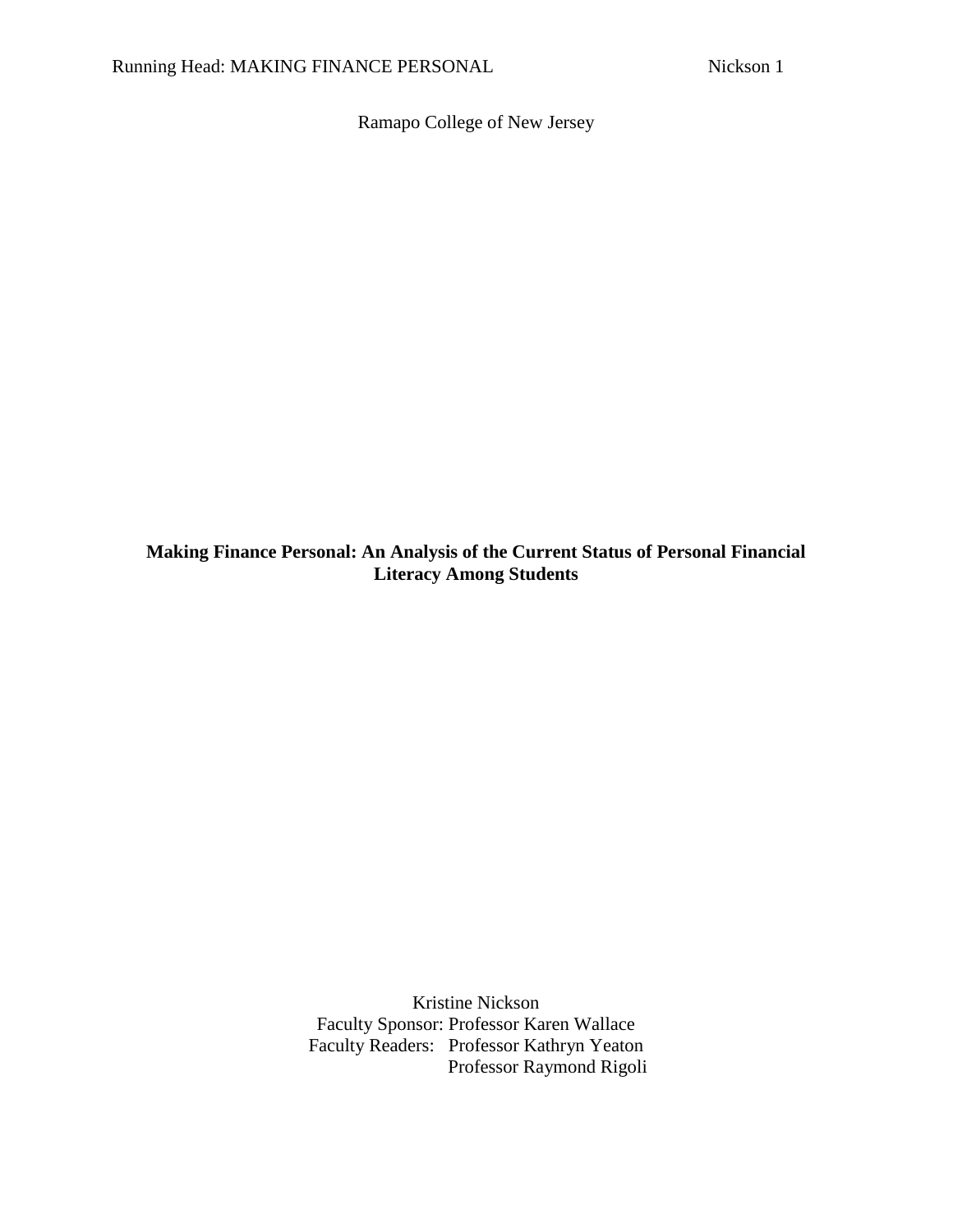## Table of Contents

| 9. APPENDIX C: Map of Personal Financial Education Across the U.S. 31 |
|-----------------------------------------------------------------------|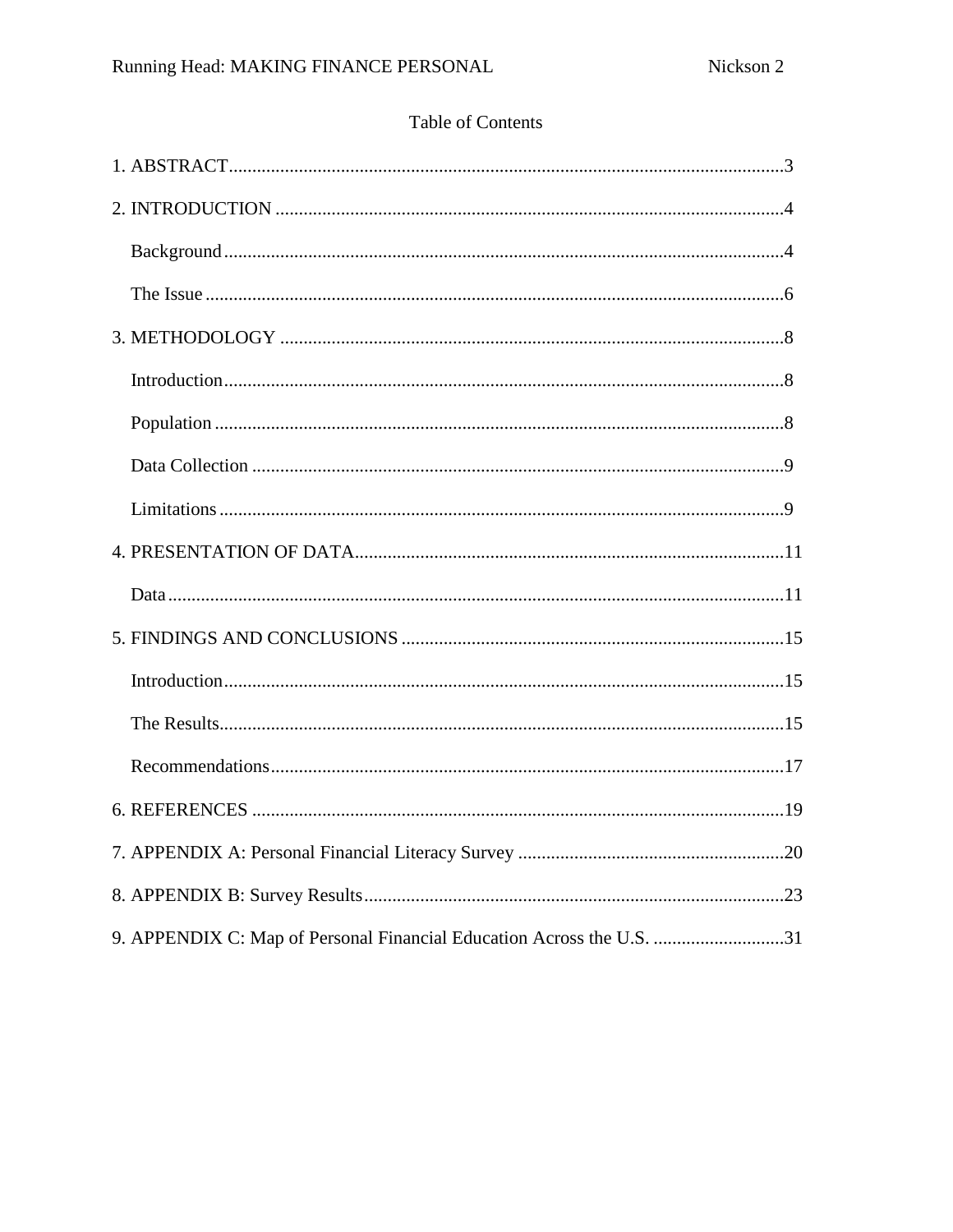## ABSTRACT

If the goal of education is to prepare students for life after graduation, then most schools in our country are not meeting that standard. One major flaw is that most students graduate with next to no knowledge on managing their personal finances. The personal and national costs of being financially ignorant are immense. In an age of unprecedented student debt, it is imperative that students graduate equipped with the ability to save, invest, and spend money wisely. In this analysis, the state of financial literacy education was examined and a survey evaluating personal financial literacy among students was administered and analyzed. The results of this study conclude that more focus must be placed on personal financial literacy in the American school system in order to prepare students for a financially successful future.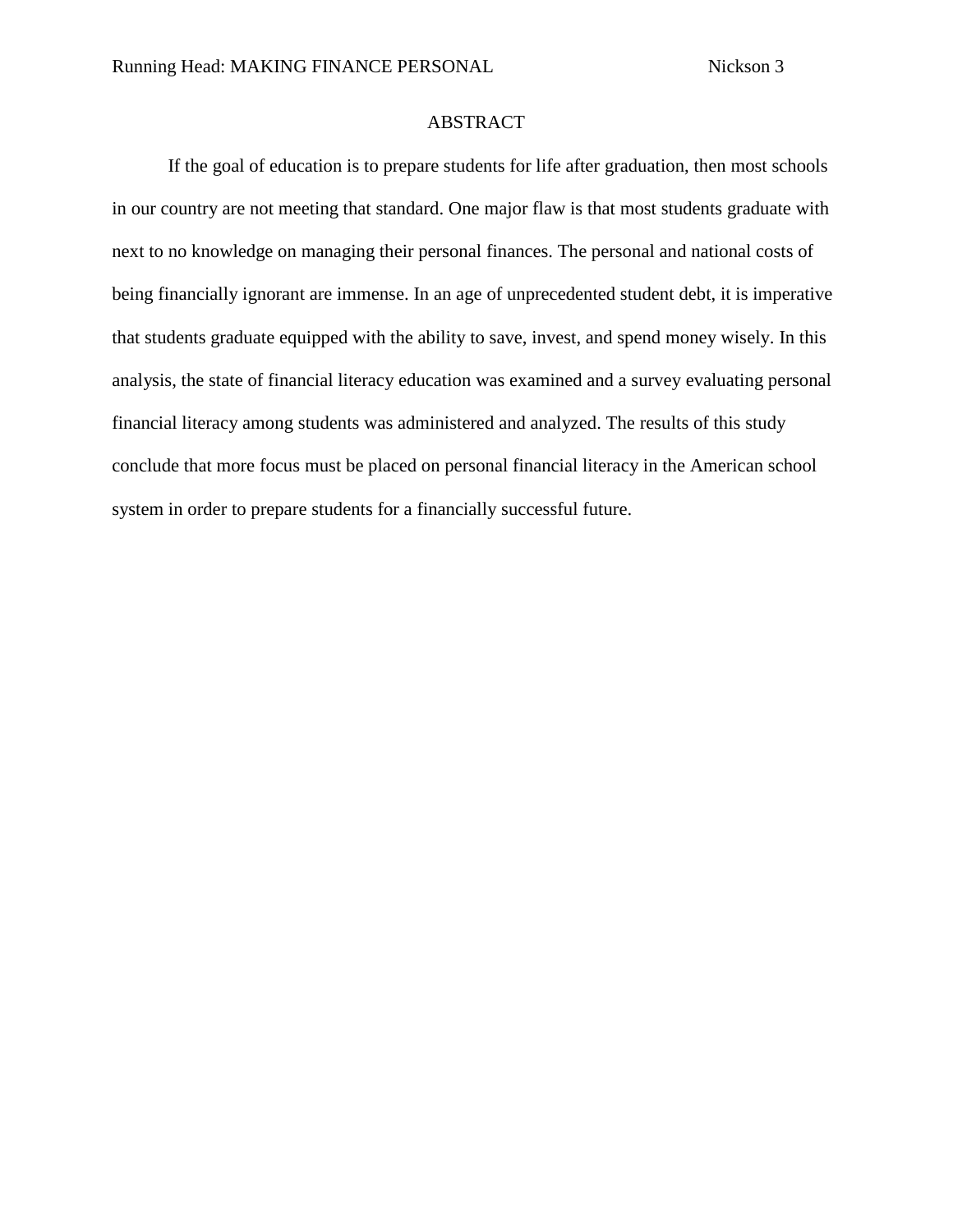#### **INTRODUCTION**

### Background

The ability to plan, save, and invest is a necessary skill in pursuing and achieving the American dream. In order to support and strengthen the U.S. economy, citizens need to be capable of understanding financial information and making informed financial decisions. It is vital that these skills are developed at a young age in order to create a strong foundation on which one can learn to continually improve their financial status in the present and the future. Those who have a firm grasp of how to manage their money are more likely to succeed and excel in the financial marketplace. Thus, financial literacy is crucial in ensuring the success of the U.S. economy.

According to Peggy G. Carr, the Acting Commissioner of the National Center for Education Statistics, financial literacy is defined as "the demonstrated knowledge and understanding of financial concepts and risk and the behaviors and attitudes that allow a person to make effective financial decisions." It is imperative that young professionals possess this knowledge as they begin their careers. The Council for Economic Education states that through effective personal finance education students gain a better understanding of the U.S. and the world economy, a greater propensity to save for retirement, a reduced amount of personal debt, an increased likelihood of emergency savings, and a less likelihood of using high-cost methods of borrowing. According to Daniel Schulman, the president and CEO of PayPal,

Economic and financial literacy is a foundational element to achieving financial health and needs to be included in early education programs. We have seen firsthand that improving the financial health of individuals has powerful ripple effects across families, communities, companies, and economies. And that process starts in the classroom.

As Schulman states, improving personal financial literacy catalyzes positive economic health on a large scale. By instilling students with the foundation of knowledge they need to be financially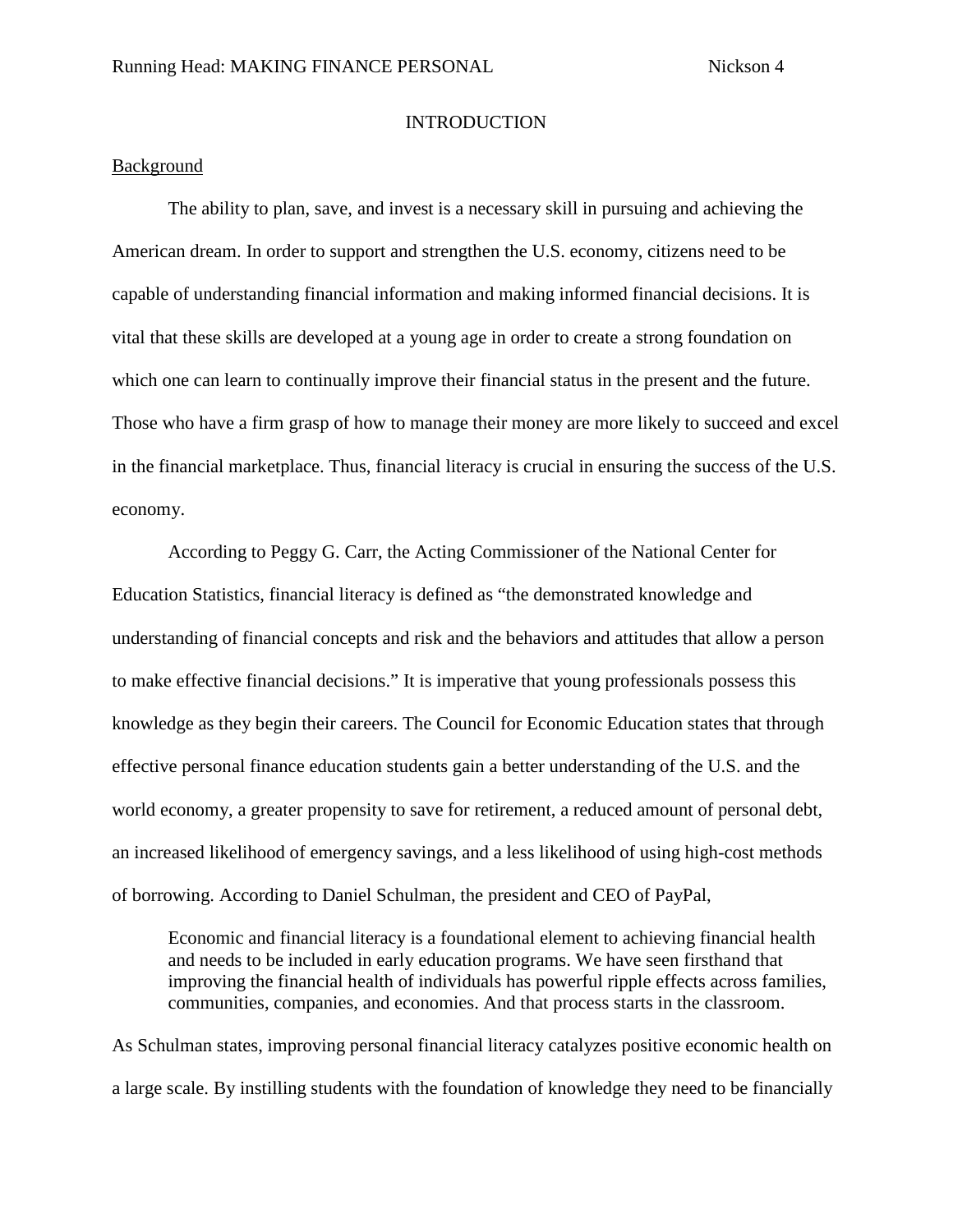literate at a young age, young professionals will be better equipped to contribute to their communities and invest in their futures.

There are numerous organizations that were established to ensure that every American is financially literate. The Financial Literacy and Education Commission, a Congressionally chartered body made up of more than 20 Federal entities that are coordinating and collaborating to strengthen financial capability and increase access to financial services for all Americans, held a public meeting on Thursday, December 14, 2017. According to the meeting minutes, Treasurer Jovita Carranza outlined the work over the nest six months, which includes "recommending populations of focus, review existing financial education activities for effectiveness and quality, and recommending improvements in FLEC procedures." This is positive progress towards more effective personal finance education. Additionally, the minutes stated, "both the U.S. Department of Education and the OECD presented data which showed that more than one-fifth of the U.S. 15 year-olds do not have the basic level of financial skills and knowledge they need as measured by [the 2015 Programme for International Student Assessment (PISA)]." This is a concerning statistic.

There are six national K-12 standards for financial literacy provided by the Council for Economic Education: earning income, buying goods and services, using credit, saving, financial investing, and protecting and insuring. These standards include benchmarks outlining what students should know and understand at various grade levels, as well as how the student might demonstrate this understanding. These benchmarks can be used as a basis for the creation of a curriculum of personal finance courses. The state of New Jersey is one of only 7 states that requires testing of personal finance concepts and is one of only 17 states that requires a course in personal finance for high school graduation. New Jersey has personal financial literacy standards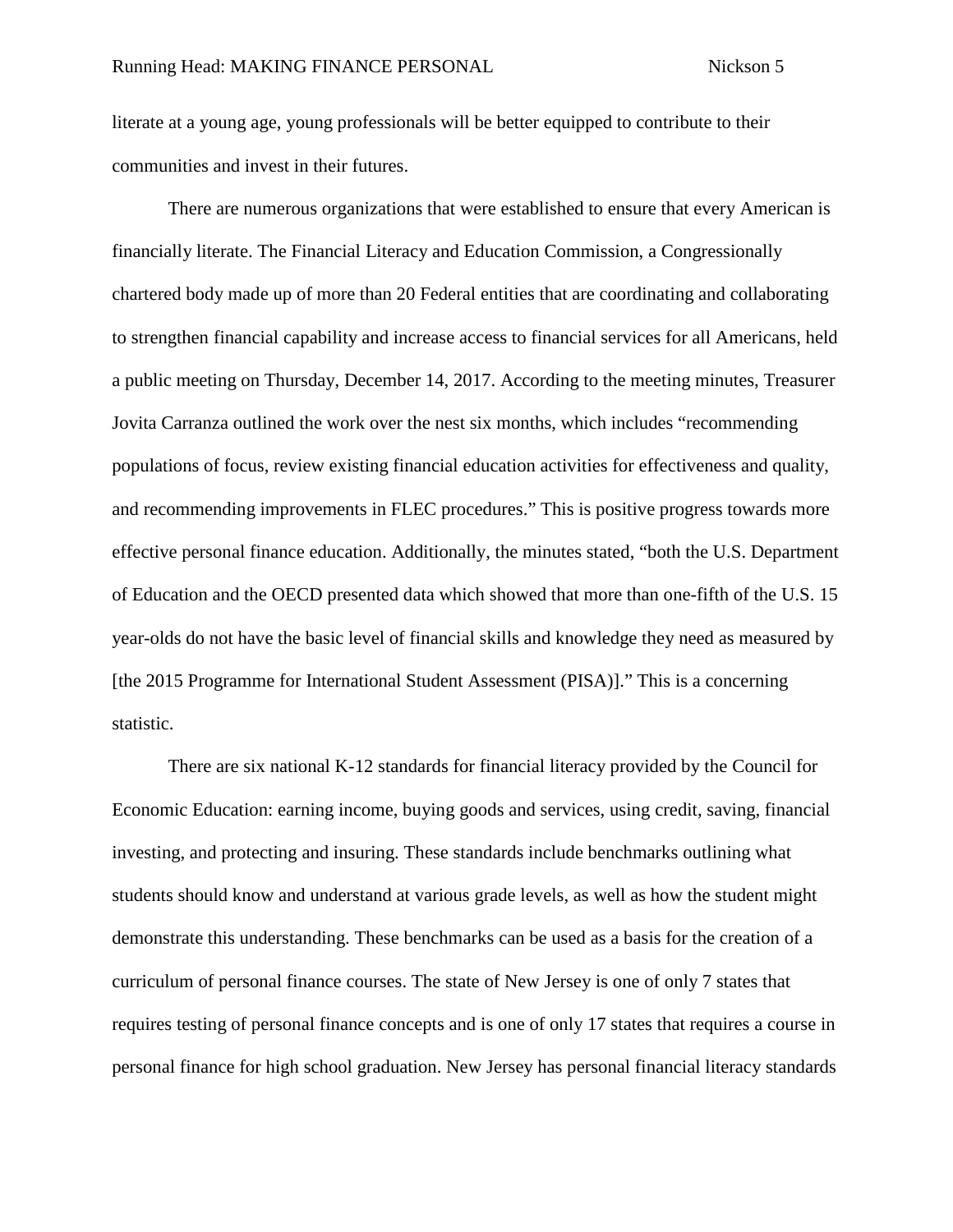as part of their 21<sup>st</sup> Century Life and Careers framework. According to the New Jersey State Administrative Code (N.J. A. C. 6A:8), every high school student is required to take at least 2.5 credits in "financial, economic, business, and entrepreneurial literacy," effective with the 2010- 2011 grade nine class. This 2.5 credit requirement addresses two key areas: personal finance and economics, and guidance for the course work that satisfies this requirement is outlined in Standard 9.2, Personal Financial Literacy. This requirement can be met by completing a standalone, half-year course or by completing one or more elective courses that integrate the content and skills required. There are 7 strands of New Jersey's personal financial literacy requirements: income and careers; money management; credit and debt management; planning, saving, and investing; becoming a critical consumer; civic financial responsibility; and insuring and protecting. These 7 strands align near perfectly with the 6 national standards established by the Council for Economic Education.

#### The Issue

Every two years, the Council for Economic Education (CEE) conducts a *Survey of the States*, a comprehensive survey that assesses the state of economic and financial education across the nation. The CEE is a leading nonprofit organization that focuses on K-12 economic and financial education in the U.S. This survey serves as a method of monitoring the progression of economic and financial education since the survey's conception in 1998. While there has been improvement since 1998, the pace of progress has slowed recently. Between the 2016 and 2018 survey, not a single state has added personal finance to their K-12 standards. As of 2018, only 17 states require students to take a personal finance course in order to graduate. A graph and map of the nation showing the degree to which each state has K-12 personal finance course availability is provided in the appendix. This map and graph provides data visualization of the state of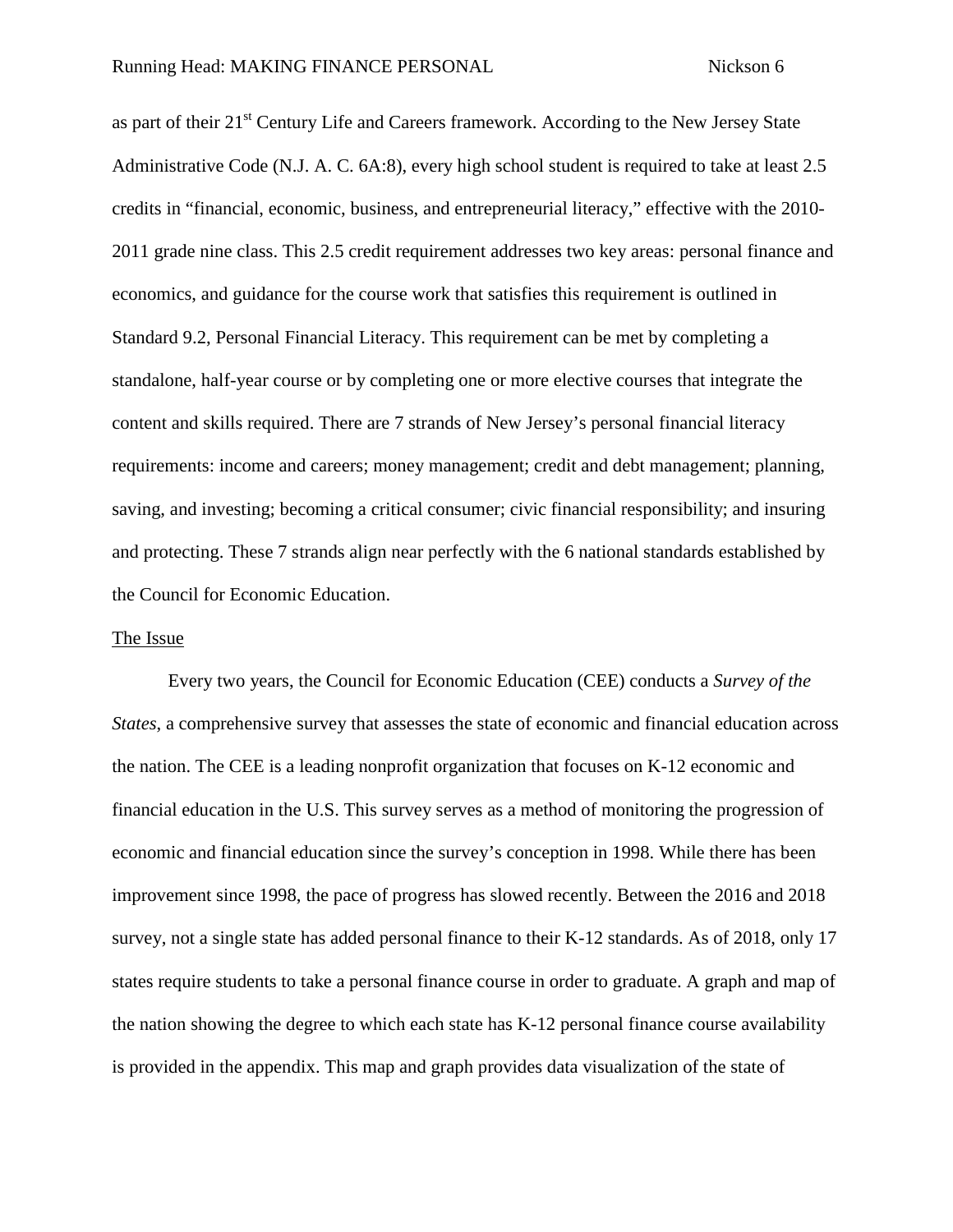personal finance education in 2018 as well as a historical comparison of personal finance education since 1998. The results of the 2018 survey have shown no growth in personal finance education, a concerning fact. Rhetoric is not meeting action. Real legislative change is not being made in spite of the call from policy makers and the public. Action needs to be taken in response to the request for more personal financial education. Only 7 states currently have standardized testing of personal finance concepts. Often educators will not focus on curriculum that is not tested on. Thus, it is necessary to implement standardized testing on personal finance concepts across the nation.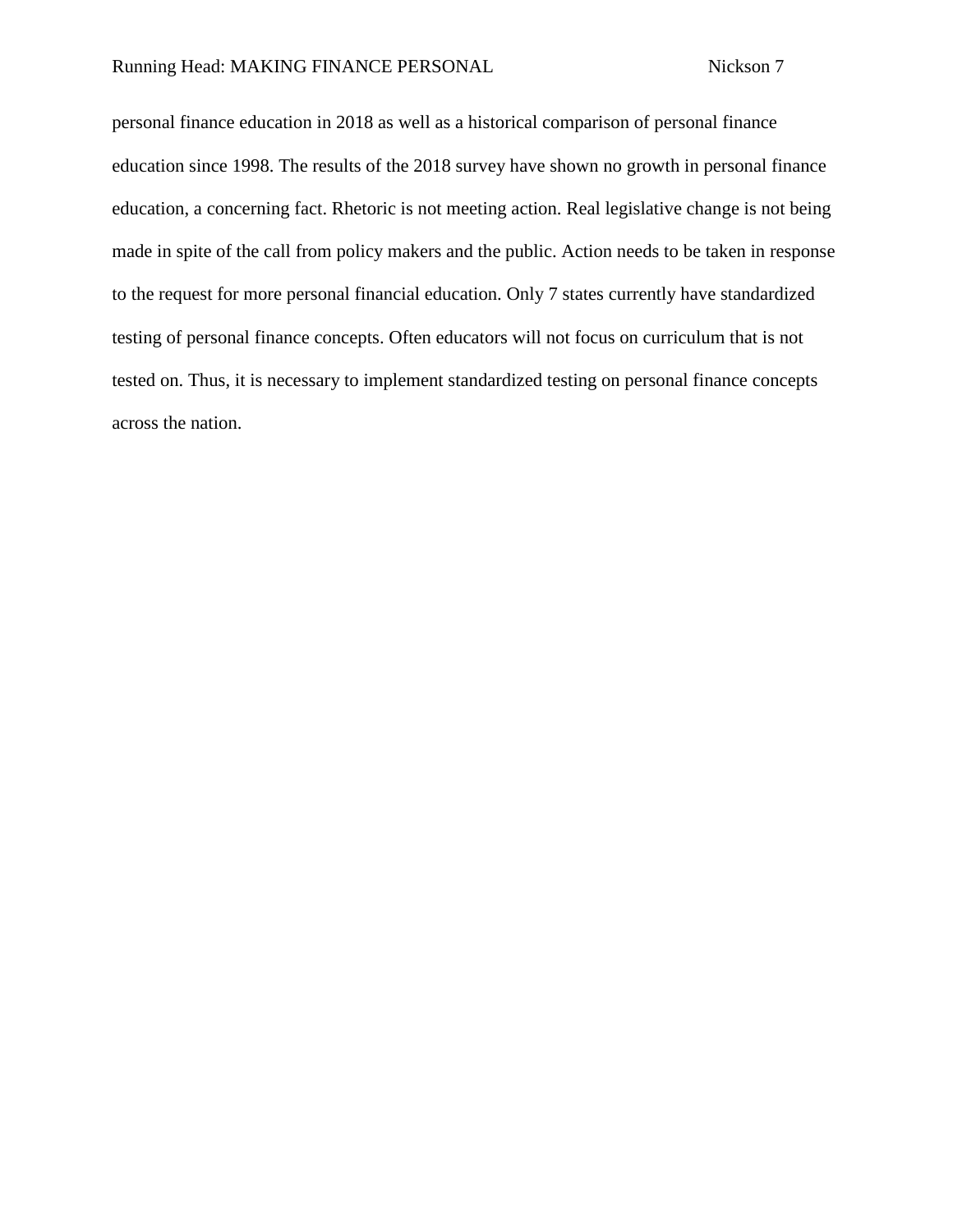#### **METHODOLOGY**

## Introduction

In order to determine how much personal financial knowledge students had acquired and retained through their education culminating in an undergraduate bachelor's degree, a survey was designed and distributed to students. The personal financial literacy survey was issued to students in the class of 2018 at Ramapo College of New Jersey. The survey was designed to include questions that measured students' knowledge of each of New Jersey' standards of personal financial literacy outlined in the P-12  $21<sup>st</sup>$  Century Life & Careers Standards. The results from this survey were analyzed in order to come to a potentially valuable conclusion regarding in which areas of personal financial literacy students were proficient or lacking knowledge. These conclusions could lead educators to reconsider current methods of teaching students about personal finance. The contents and results of the survey are located in the appendix.

#### Population

The participants of this study were students in the class of 2018 at Ramapo College of New Jersey. In order to survey a diverse population of young professionals, the survey was distributed to students from all areas of the college: the Anisfield School of Business (ASB), Contemporary Arts (CA), the Salameno School of Humanities and Global Studies (SSHGS), Social Science and Human Services (SSHS), and Theoretical and Applied Science (TAS). The survey was distributed to 62 students. This population is the first class of students in New Jersey to have graduated following the implementation of a required personal financial literacy course for high school graduates. These students are now graduating in 2018 and will join the workforce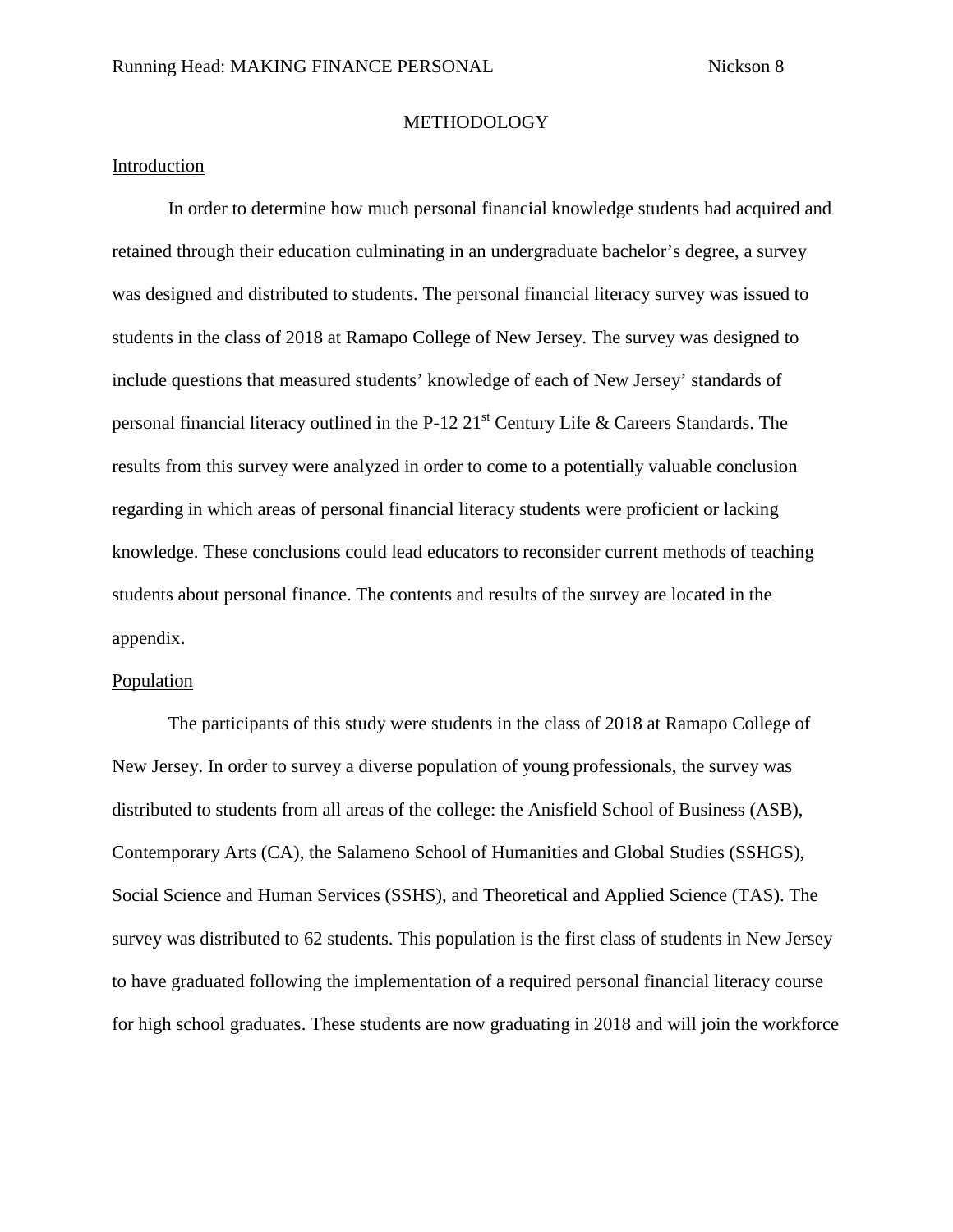as young professionals. This survey will gauge the personal financial knowledge of students and their preparation for their financial future.

#### Data Collection

The method of data collection used in this study was a brief survey of 14 questions. These questions were designed to gather demographic information and assess students' knowledge and retention of personal financial content that had been taught through their education. The questions in the survey each assessed knowledge of a benchmark of the New Jersey standards of personal financial education. The method used to collect data from the survey was the website www.qualtrics.com. This application offers easy and powerful survey creation with real-time reporting and analysis. Qualtrics' survey software has the capability to export its reports and provides sophisticated data visualization. The survey was available online via computer, tablet, or other mobile devices. There was no time limit for the survey. The survey was made available to students through a link in a Facebook post in the Ramapo College Class of 2018 group. Additionally, an email was sent out to the seniors in the Honors Program requesting their completion of the survey.

#### Limitations

In retrospect, there are several limitations to the scope of this survey. This assessment of students' personal financial literacy was within the narrow scope of the Ramapo College Class of 2018. This population is among the few to have been educated in a state in which there is a high school graduation requirement of a personal finance course. There are many states that do not have this requirement to graduate. A survey distributed to another state with less personal financial education in its required curriculum may have had significantly different results. Additionally, an older population would not have graduated before the implementation of this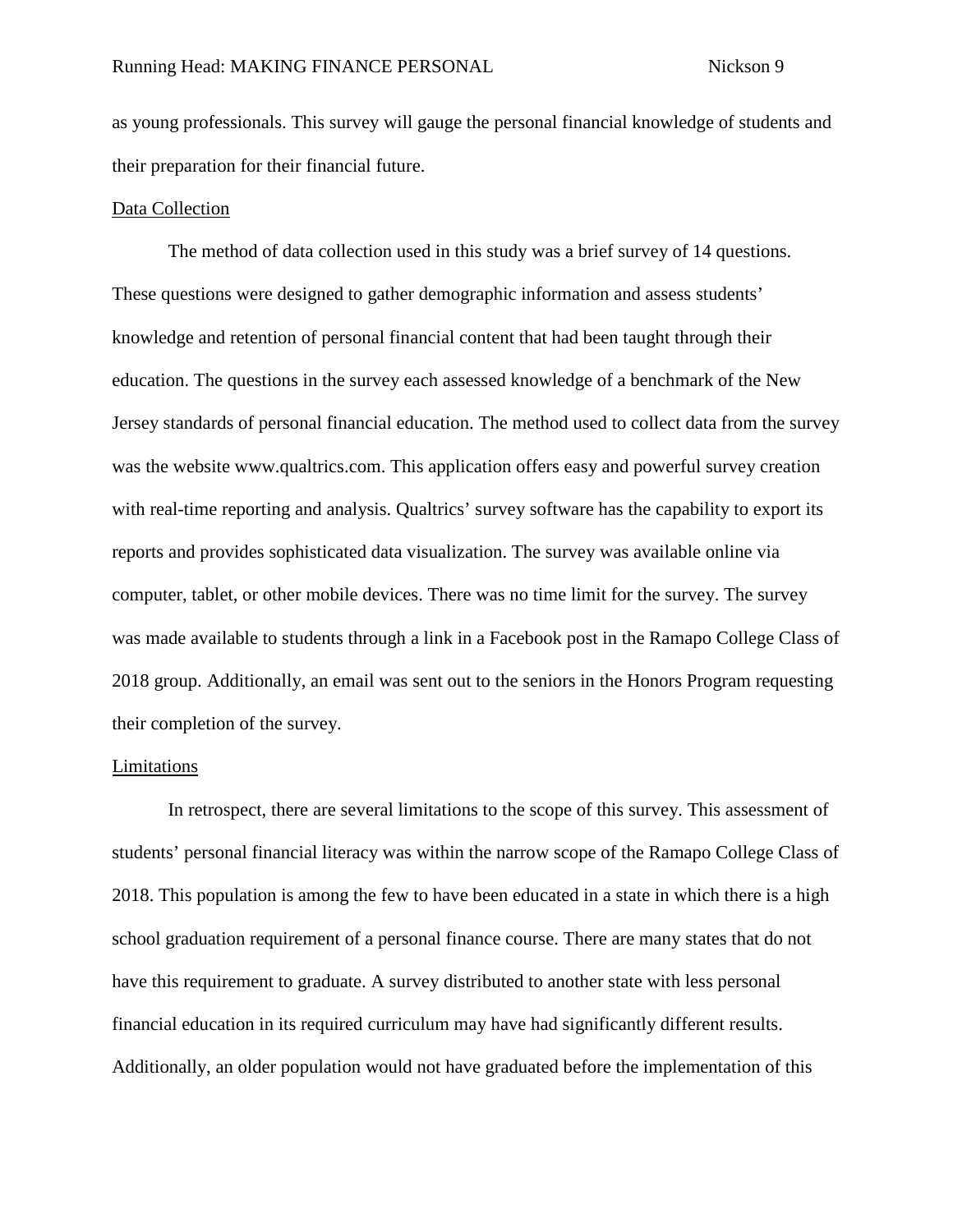graduation requirement in 2014, while a younger population may have experienced a more finetuned personal finance course. Thus, the specificity of the population of recipients of the survey may have limited the scope of its results. The results of this survey may not necessarily reflect the level of personal financial literacy of students across the nation. In order to obtain a more diverse population, an extensive survey would have had to be distributed to a range of students in each state in the U.S.

Another limitation to the study was that there was not a more even number of participants from the various divisions of the school. There were significantly more respondents to the survey from TAS, ASB, and SSHGS than from SSHS and CA. A more even distribution of participants from each of the five divisions of Ramapo would have ensured that the results of the survey are taken from the most diverse population possible within the Ramapo College Class of 2018. Additionally, the survey was limited due to the fact that the respondents of the survey are a small percentage of the entire Ramapo College class of 2018. It was difficult to administer the survey to a large number of students due to students' lack of interest in taking surveys. This limited the scope of the survey.

The brevity of the survey potentially limited the scope of the study. Due to the fact that students are more likely to complete short surveys, the survey was designed to be brief enough to be taken conveniently while long enough to assess each of the six personal financial education standards set by the Council for Economic Education. If the survey had been longer, there would have been more questions assessing each concept, and thus a more accurate average.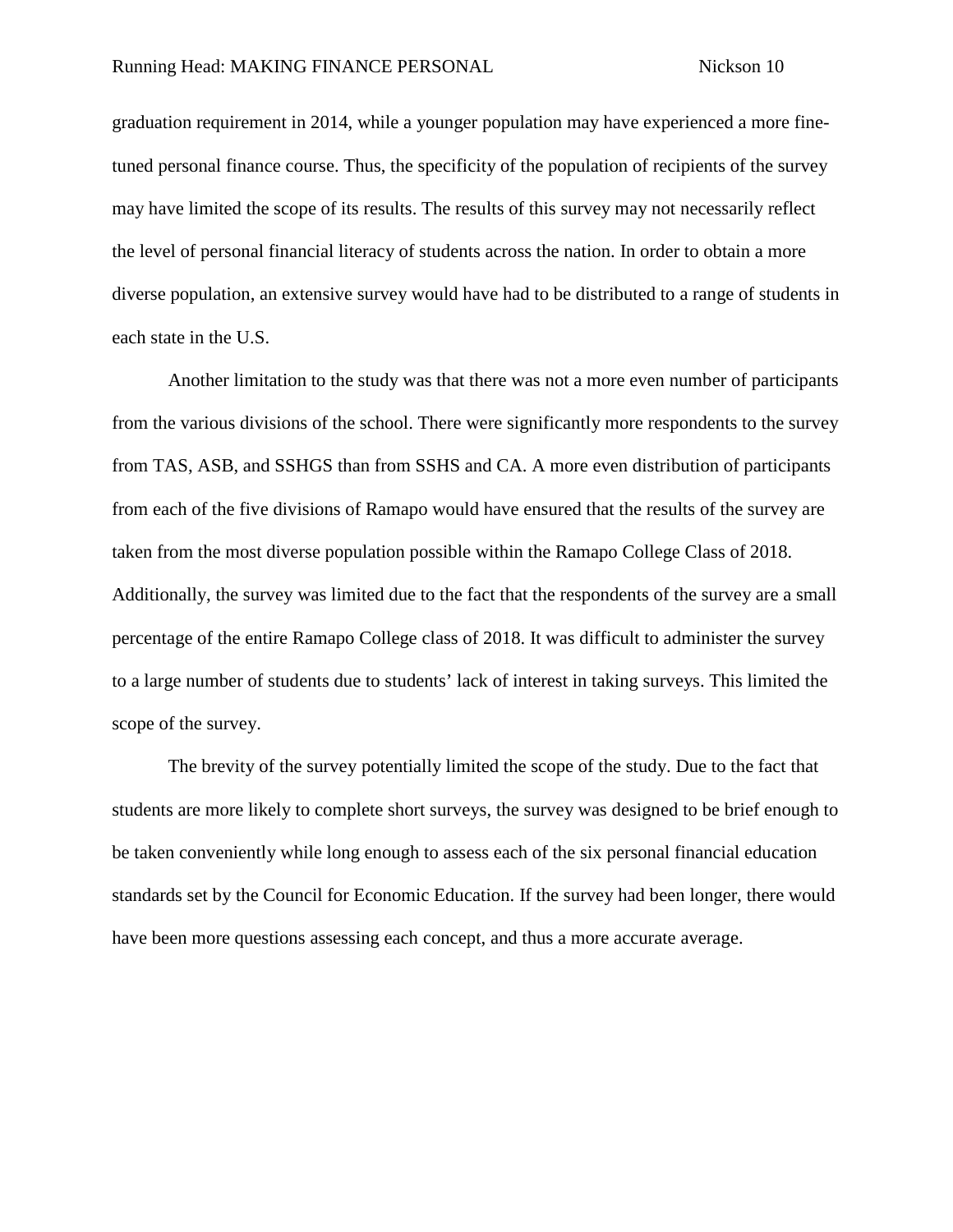## PRESENTATION OF DATA

### Data

A copy of the survey and the data visualization of the results are located in the appendix. These graphs visualize the percentage of responses for each question and have been exported from the Qualtrics survey software. The following section of this study presents the data from the survey results, which will then be further interpreted in the findings and conclusion of this study. *Q1 – What school at Ramapo are you a part of?*

The majority of respondents to the survey were students from TAS, ASB, and SSHGS, while there were few from SSHS and CA. 30.65% were from TAS, 29.03% were from ASB, 20.97% were from SSHGS, 12.90% were from CA, and 6.45% were from SSHS.

*Q2 – How much information do you recall from your high school personal finance course?* 50% of respondents recall a little, 27.42% recall none at all, 12.90% recall a moderate amount, 6.45% recall a lot, and 3.23% recall a great deal. This distribution of responses shows that students lack confidence in their ability to recall K-12 personal finance education.

*Q3 - Juan is considering job offers from four companies, each of which will pay him \$50,000 a year. If Juan is most interested in his career advancement, at which company would he most likely chose to work?*

The correct response to this question was answer D. 79.03% of the respondents chose the correct response. This question assessed students' comprehension of the concept of earning income.

*Q4 - Most of the payments to Social Security recipients come from which source?*

The correct response to this question was answer A. 59.68% of the respondents chose the correct response. This question assessed students' comprehension of the concept of earning income.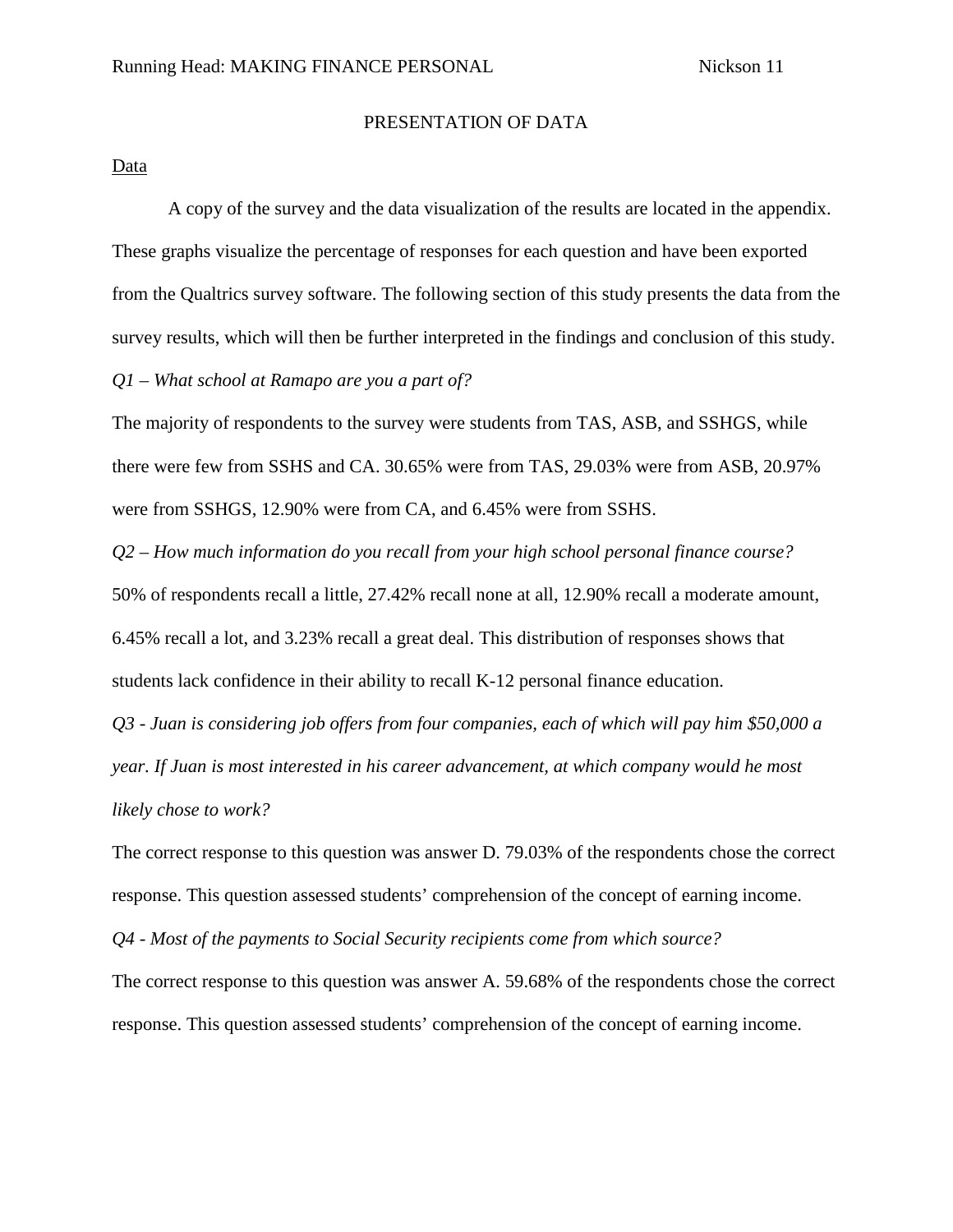*Q5 - Alex is thinking of buying a five-year-old car from Owen. Owen advertised the car as like new. Which of the following would give Alex the most reliable source of information on how dependable the car might be?*

The correct response to this question was answer C. 88.71% of the respondents chose the correct response. This question assessed students' comprehension of the concept of buying goods and services.

*Q6 - A car is priced at \$25,000 at two dealerships. Each car has a warranty. One dealership offers a longer warranty on its cars. What will be the likely effect of the longer warranty?*

The correct response to this question was answer C. 53.23% of the respondents chose the correct response. This question assessed students' comprehension of the concept of buying goods and services.

*Q7 - Noah has \$15,000 in his savings account at the major bank in his city. Which of the following best explains why Noah feels his money is safe?*

The correct response to this question was answer B. 85.48% of respondents chose the correct response. This question assessed students' comprehension of the concept of saving.

*Q8 - Which of the following is an advantage of a 401(k) retirement plan over a private savings plan that a worker establishes for retirement?*

The correct response to this question was answer A. 50% of respondents chose the correct response. This question assessed students' comprehension of the concept of saving.

*Q9 - Which of the following will most directly affect a credit score?*

The correct response to this question was answer D. 91.94% of respondents chose the correct response. This question assessed students' comprehension of the concept of using credit. *Q10 - Consumers have rights regarding their credit reports that include*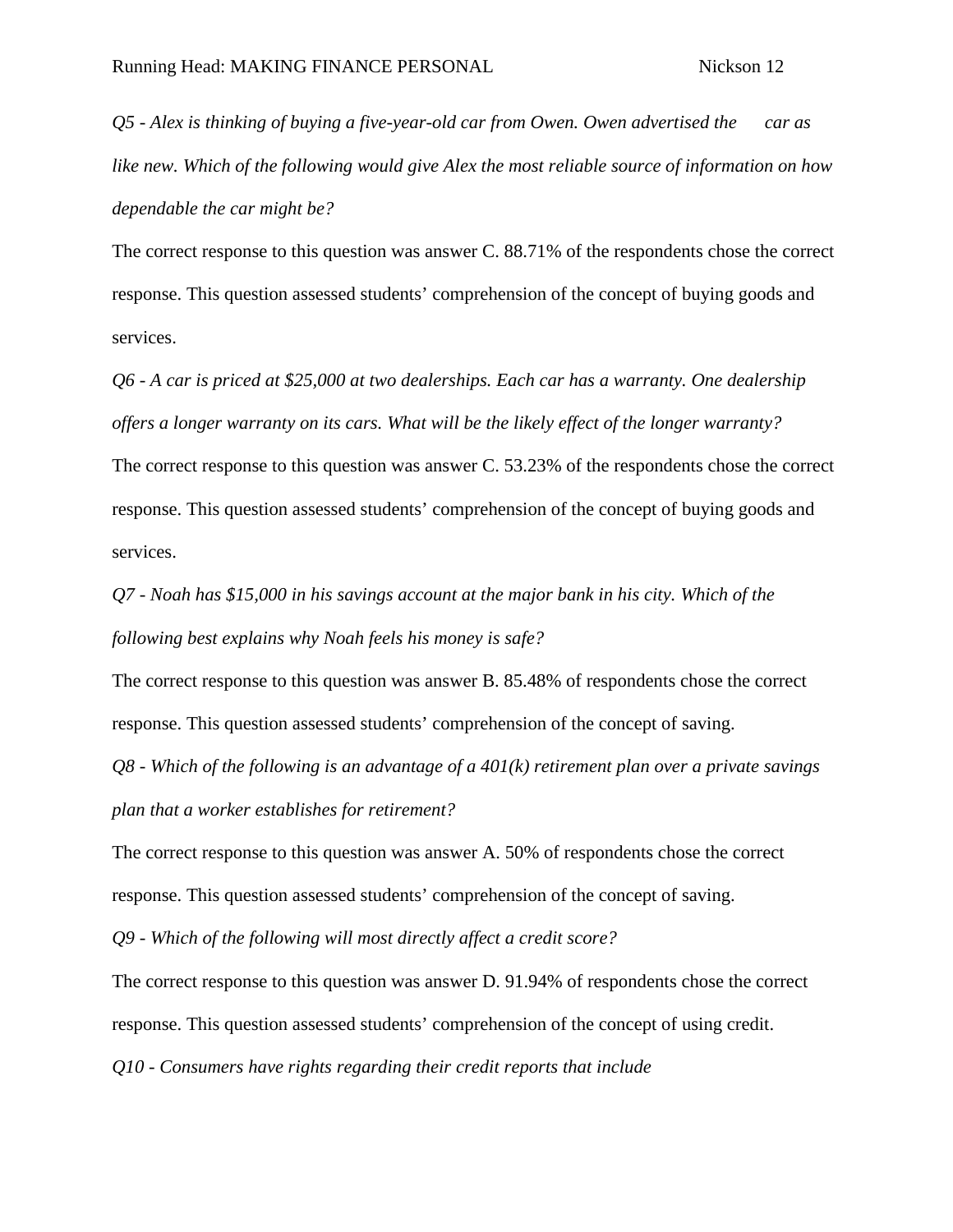The correct response to this question was answer D. 70.97% of respondents chose the correct response. This question assessed students' comprehension of the concept of using credit. *Q11 - Which of the following statements about taxes on financial investments is correct?*

The correct response to this question was answer C. 54.84% of respondents chose the correct response. This question assessed students' comprehension of the concept of financial investing. *Q12 - One way the government helps promote well-functioning financial markets is to ensure investors have*

The correct response to this question was answer C. 48.39% of respondents chose the correct response. This question assessed students' comprehension of the concept of financial investing. *Q13 - Paul paid for auto insurance every year but never had an accident or filed a claim. Did he get anything of value for the money he paid?*

The correct response to this question was answer C. 46.77% of respondents chose the correct response. This question assessed students' comprehension of the concept of protecting and insuring.

*Q14 - Lucas got a loan from ABC Credit Union to buy a car. Which of these is true about Lucas's decision to buy auto insurance?*

The correct response to this question as answer A. 82.26% of respondents chose the correct response. This question assessed students' comprehension of the concept of protecting and insuring.

The following charts shows the percentage of correct responses to questions assessing each of the six standards of personal financial education set by the Council for Economic Education. Each standard was assessed through two of the survey's questions. The percentage of correct responses from these questions were then averaged in order to determine how well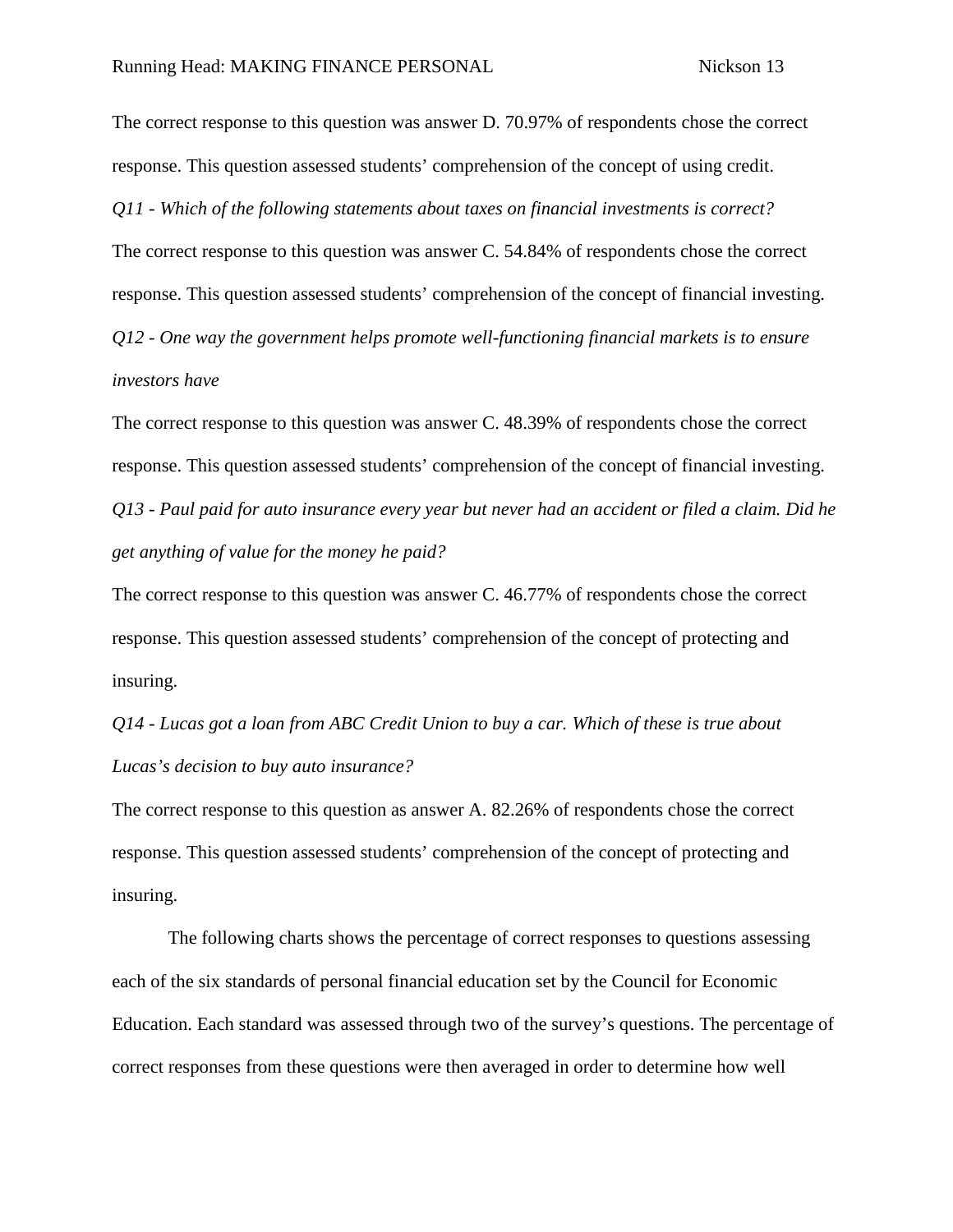students retained information they were taught in K-12 personal finance course in the state of

New Jersey, which are parallel to the national standards.



The average percent of correct responses for questions assessing students' comprehension of the concept of earning income was 69.35%, buying goods and services was 70.97%, saving was 67.74%, using credit was 81.46%, financial investing was 51.62%, and protecting and insuring was 64.52%.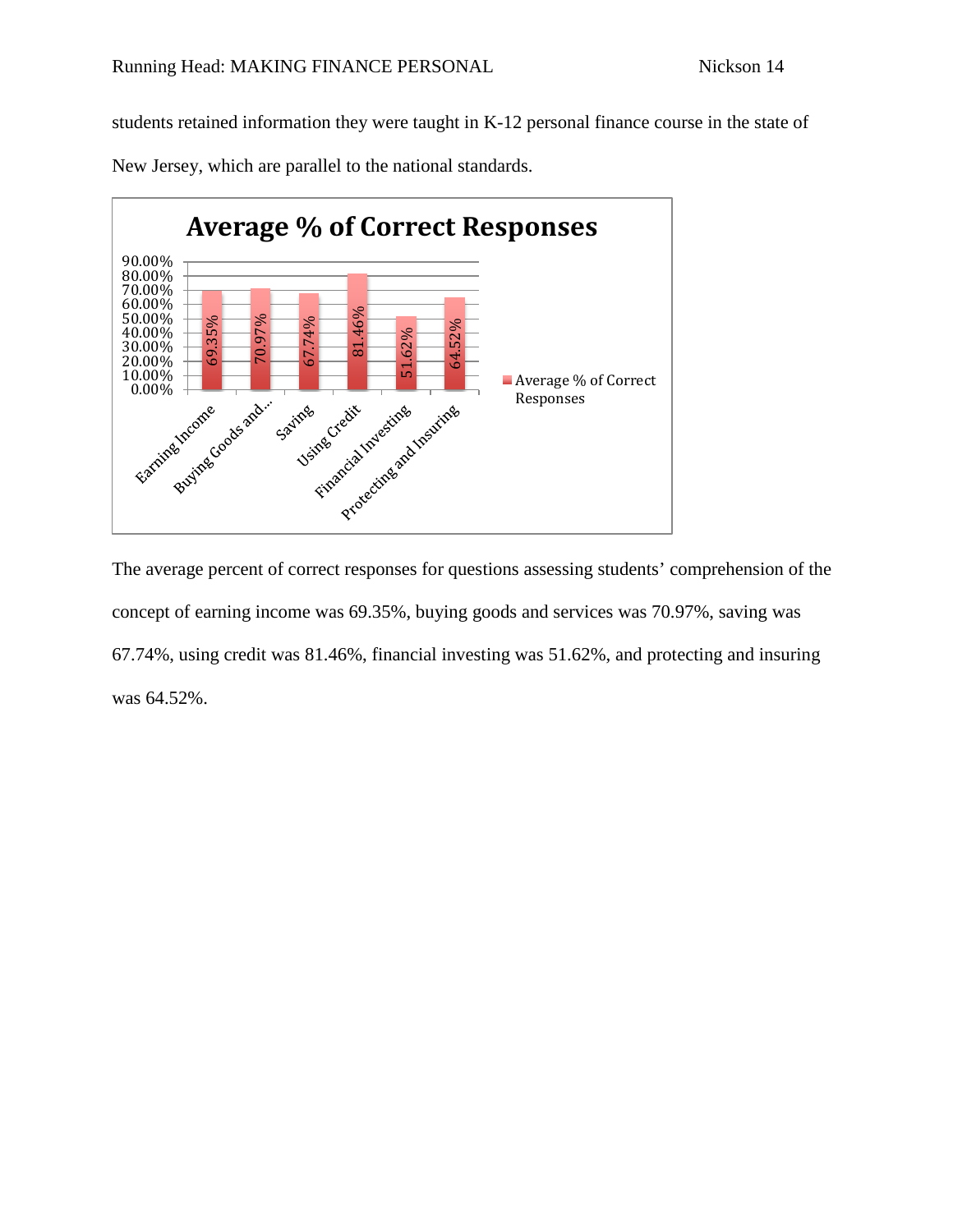### FINDINGS AND CONCLUSIONS

## Introduction

Through the analysis of the data collected by this survey, conclusions can be drawn that may be used to edit and improve the financial education of students. By assessing whether students had sufficient personal financial knowledge, and in which areas students struggled and exceled, it can be determined which areas educators should focus on teaching students in order to strengthen their knowledge of personal finance. If the results of the survey indicated the majority of students received a perfect score, it could be concluded that the current personal financial education is effective. However, if the results of the survey indicated the majority of students received a low score, it could be concluded that the current personal financial education is not effective.

#### The Results

Given the state's requirement of the completion of a personal finance course for K-12 graduation, it is expected that students' responses to a survey of personal financial literacy should reflect a strong knowledge of personal finance concepts. However, the average percentages of correct responses to the survey assessing students' comprehension of personal finance concepts indicated that curriculum is not fully preparing students for their financial futures. The average percent of correct responses to the survey was 67.61%. While it is unrealistic to expect every survey respondent to receive a perfect score, it is reasonable to expect the respondents of this survey to have responded correctly to at least 75% of the survey, given their completion of personal financial literacy curriculum mandated by the state.

The personal finance concept with the lowest percent of correct responses, 51.62% was financial investing. While financial investing can help individuals to increase their income and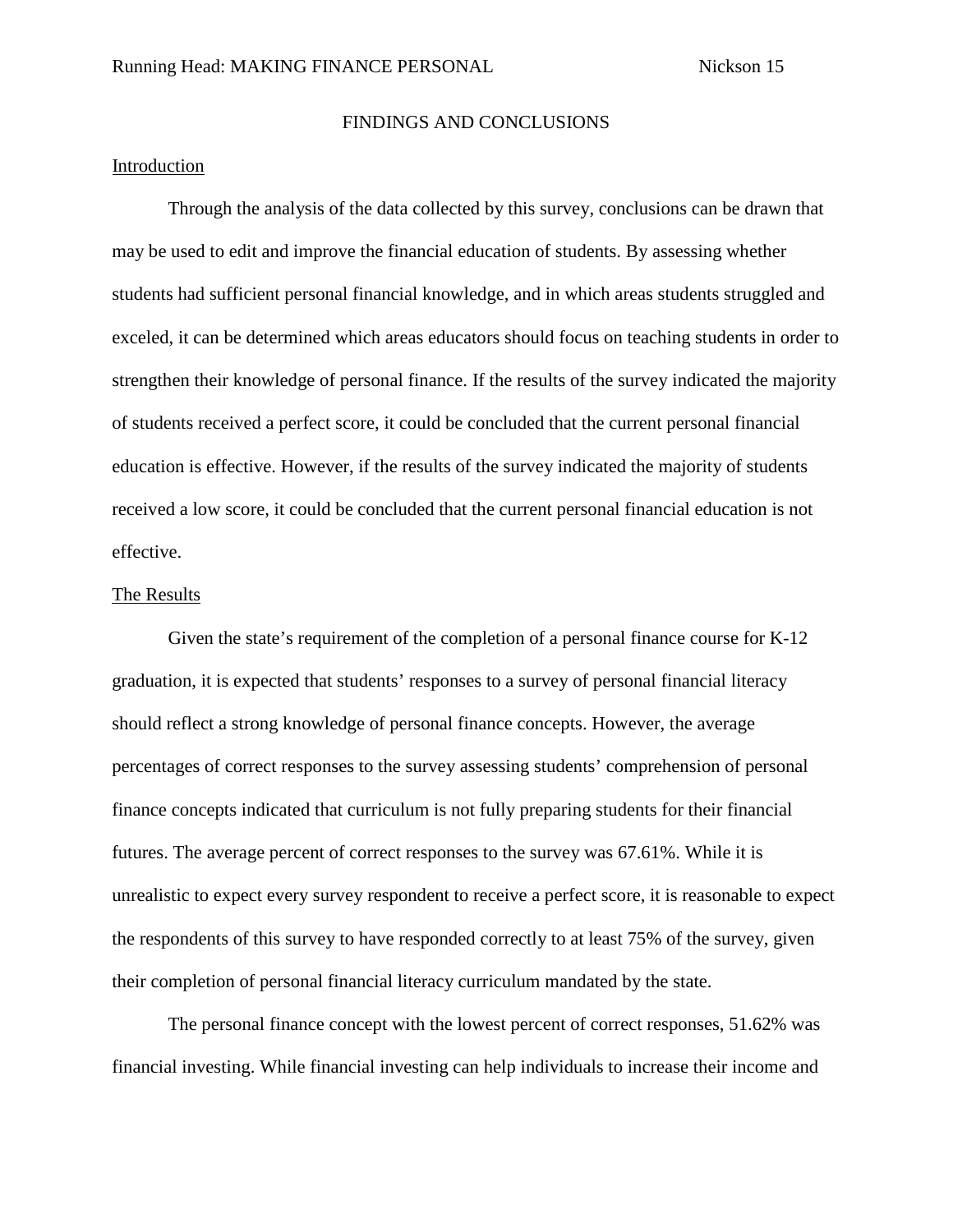wealth in the future, there are many individuals who do not choose to invest their money, due to a lack of understanding concepts of rates of return and wariness of investment rick. Due to many individuals' perception that financial investing is not relevant to them, it is understandable that respondents to this survey did not display a strong retention of this concept. Students comprehension of the concept of financial investing should be improved in order to better equip students to make wise financial investments to increase their financial wealth.

Survey questions regarding protecting and insuring financial assets had the second lowest percent of correct responses, 64.52%. This personal finance concept is critical in ensuring that individuals protect themselves from the financial risk of lost income, assets, health, or identity. Students often are not encumbered with the financial burden of insurance, leading them to lack motivation to learn and retain information regarding protecting and insuring. Therefore, it is understandable that respondents to this survey did not display a strong retention of this concept. In order to prepare students for protecting and insuring their assets, the future relevancy of this concept should be emphasized to students to improve knowledge retention.

According to the results of this survey, 67.74% of respondents responded correctly to questions assessing students' comprehension of the concept of saving. It is critical that students understand the importance of saving in order to ensure they have sufficient emergency savings and are financially stable enough to retire in their future. Students should retain information about the impact of time, interest rates, and inflation on the value of savings. Saving money mitigates financial risk in the future, thus making it important to individuals' financial stabilities. There should be a strong emphasis on the concept of saving in personal financial literacy education in order to ensure that students have the knowledge to save for their future.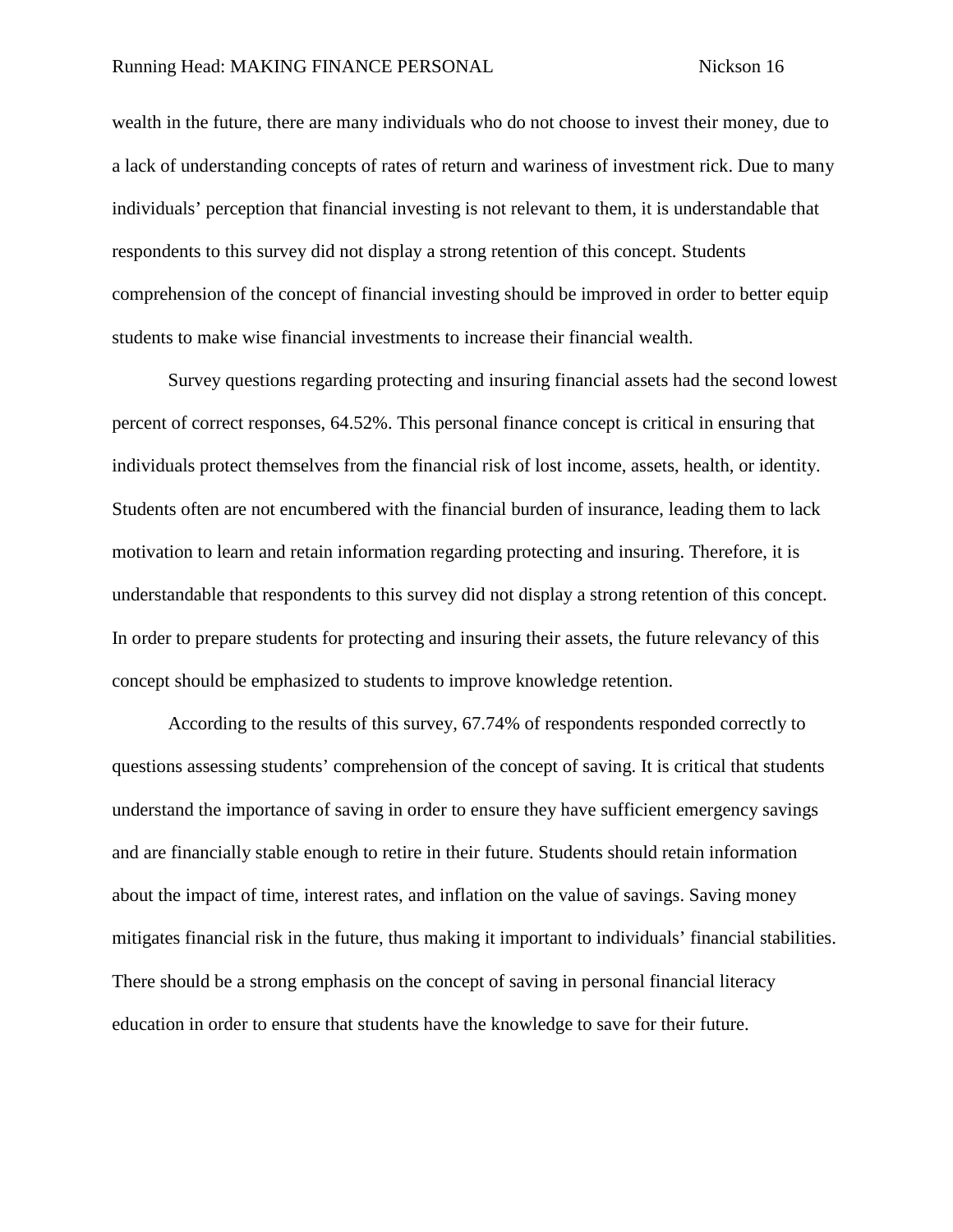The personal finance concept with the second highest percent of correct responses, 69.35%, was earning income. The respondents of this survey demonstrated a reasonable comprehension of this concept, which includes the value of wages and salaries, as well as other sources of income. Survey responses reflected students' understanding of undertaking activities that increase income and job opportunities. This concept of personal financial literacy is often at the forefront of students' minds, as they continue their education in order to create job opportunities for themselves and make an income to support their financial future.

Survey questions assessing students' comprehension of the concept of using credit had the highest percent of correct responses, 70.97%. Students demonstrated an understanding of the evaluation of credit history and expected ability to pay in the future. One potential reason that students demonstrated a strong understanding of this concept is due to the fact that many members of the Ramapo College class of 2018 have credit cards that they have been using for several years. Thus, they have experience using credit and have been educated by their bank regarding the responsibilities that using credit entails. The financial crisis led to a surge in banksponsored programs providing financial knowledge. This education from banks may have supplemented the education students received in a personal financial literacy course.

#### Recommendations

To strengthen personal finance education, America must take action. There are still many states that do not require students to complete a personal financial literacy course, leading many students to lack a firm understanding of concepts that are critical to supporting a stable, healthy financial future. The Council for Economic Education (CEE) recommends that individuals request a course in their school or district, call for more teacher training, and promote standards and course requirements at a state level. More information on how to enact these changes can be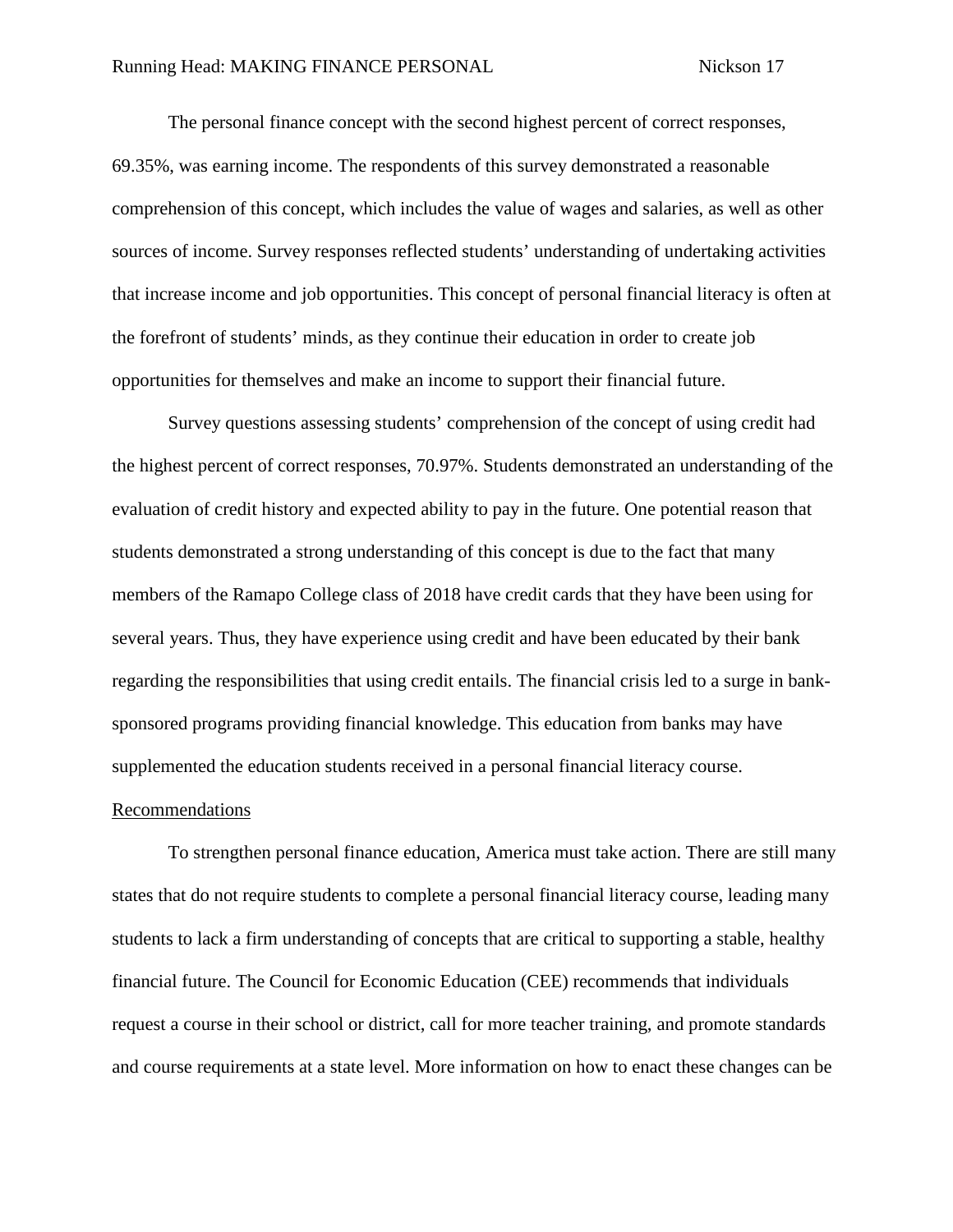found by contacting local CEE affiliates at www.councilforeconed.org/resources/local-affiliates. A standardized test of personal financial literacy should be implemented in K-12 education across the nation in order to reliably measure students' comprehension of personal finance concepts. Implementing standardized testing encourages the inclusion of personal financial literacy in K-12 curriculum.

In order to determine the effectiveness of current personal financial literacy courses, a similar survey of students' understanding of personal finance concepts should be distributed to college students across the nation in the same graduating class. A comparison of average scores could indicate whether states with more personal financial literacy course and testing requirements have higher scores. This would indicate that a personal financial literacy education is effective and could lead to a stronger call for action regarding legislative change to support personal financial literacy education. Thus, additional action must be taken in order to prepare students for their financial future.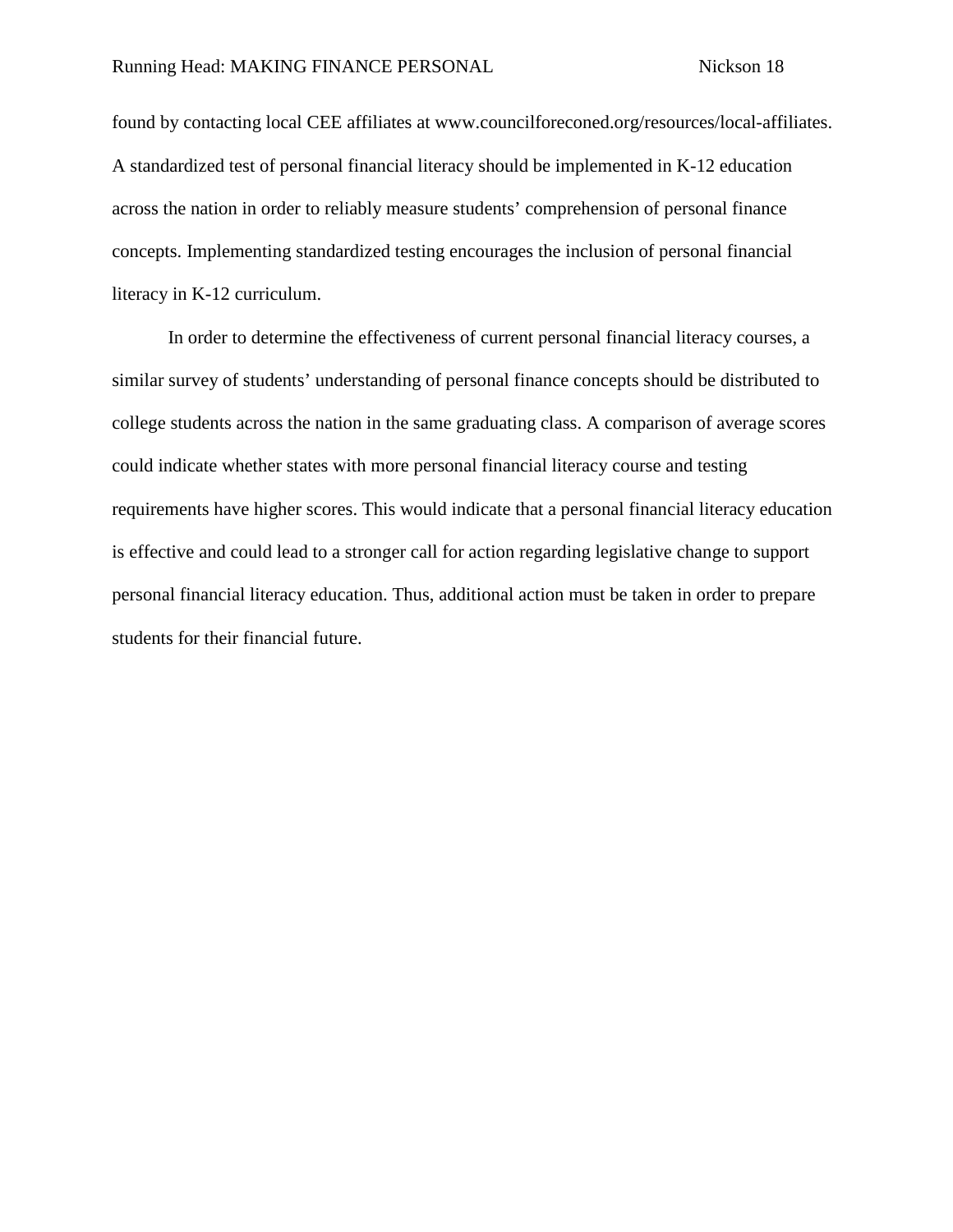### **REFERENCES**

- "Advocacy Tool Kit: Help CEE Spread the Word on Economic Education." *Council for Economic Education*, councilforeconed.org/policy-and-advocacy/toolkit/.
- American School Counselor Association, A. S. (2004). ASCA National Standards for Students (Competencies and Indicators). Alexandria, VA.
- Council for Economic Education (CEE). (2013). National Standards in Financial Literacy. New York: Council for Economic Education.
- Council for Economic Education. (2018). *Survey of the States*. Retrieved February 10, 2018, https://www.councilforeconed.org/wp-content/uploads/2018/02/2018-SOS-Layout-18.pdf
- New Jersey State Department of Education. (2009). *New Jersey core curriculum content standards*. Trenton, NJ: Author.
- *New Jersey Student Learning Standards: 21st Century Life and Careers*, www.state.nj.us/education/aps/cccs/career/.
- "U.S. Department of the Treasury." *Financial Literacy and Education Commission*, www.treasury.gov/resource-center/financial-education/Pages/commission-index.aspx.
- Walstad, W. B., & Rebeck, K. (2016). *Test of Financial Literacy: Examiner's Manual*. New York: Council for Economic Education

www.state.nj.us/education/cccs/2014/career/91.pdf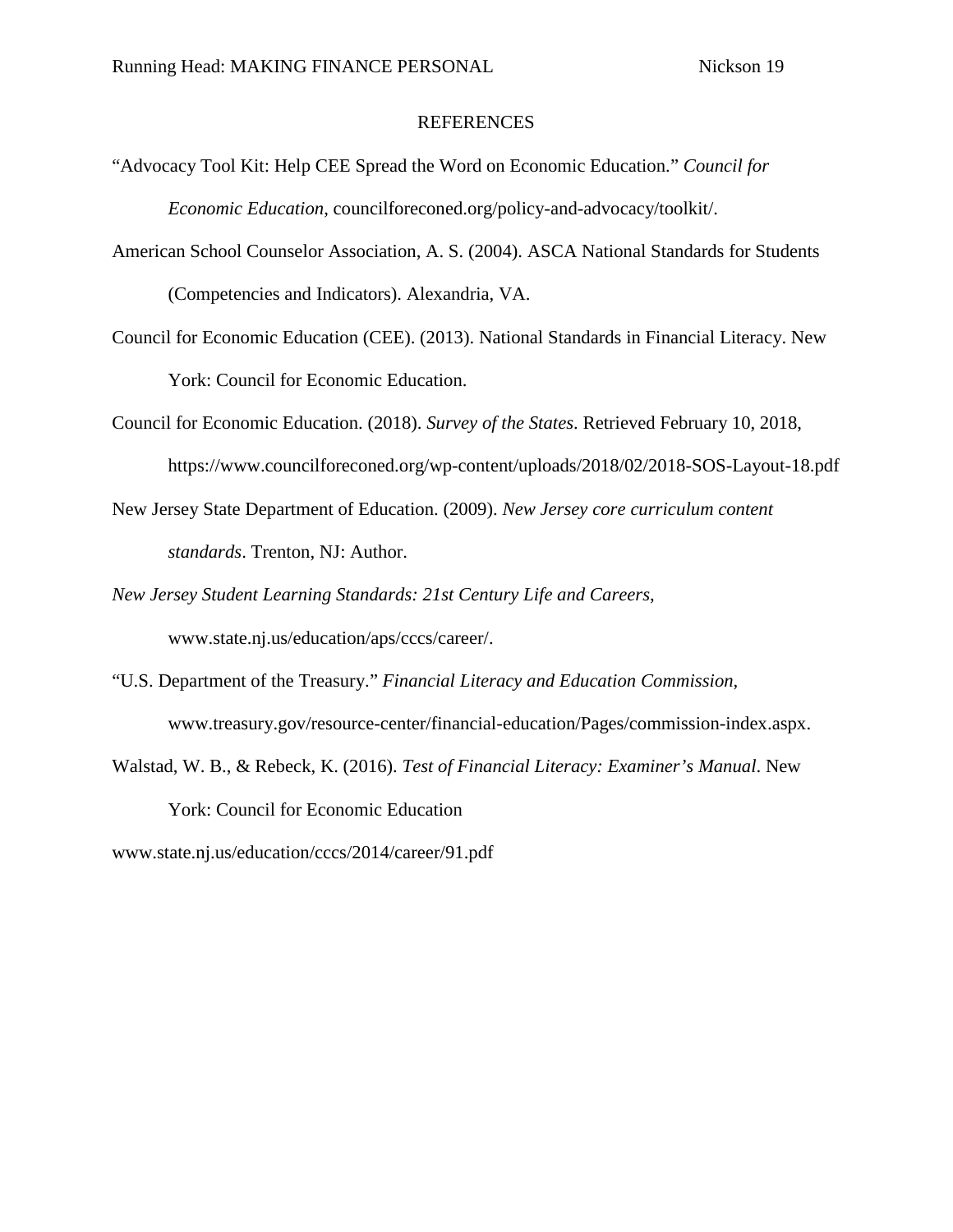# APPENDIX A

Personal Financial Literacy Survey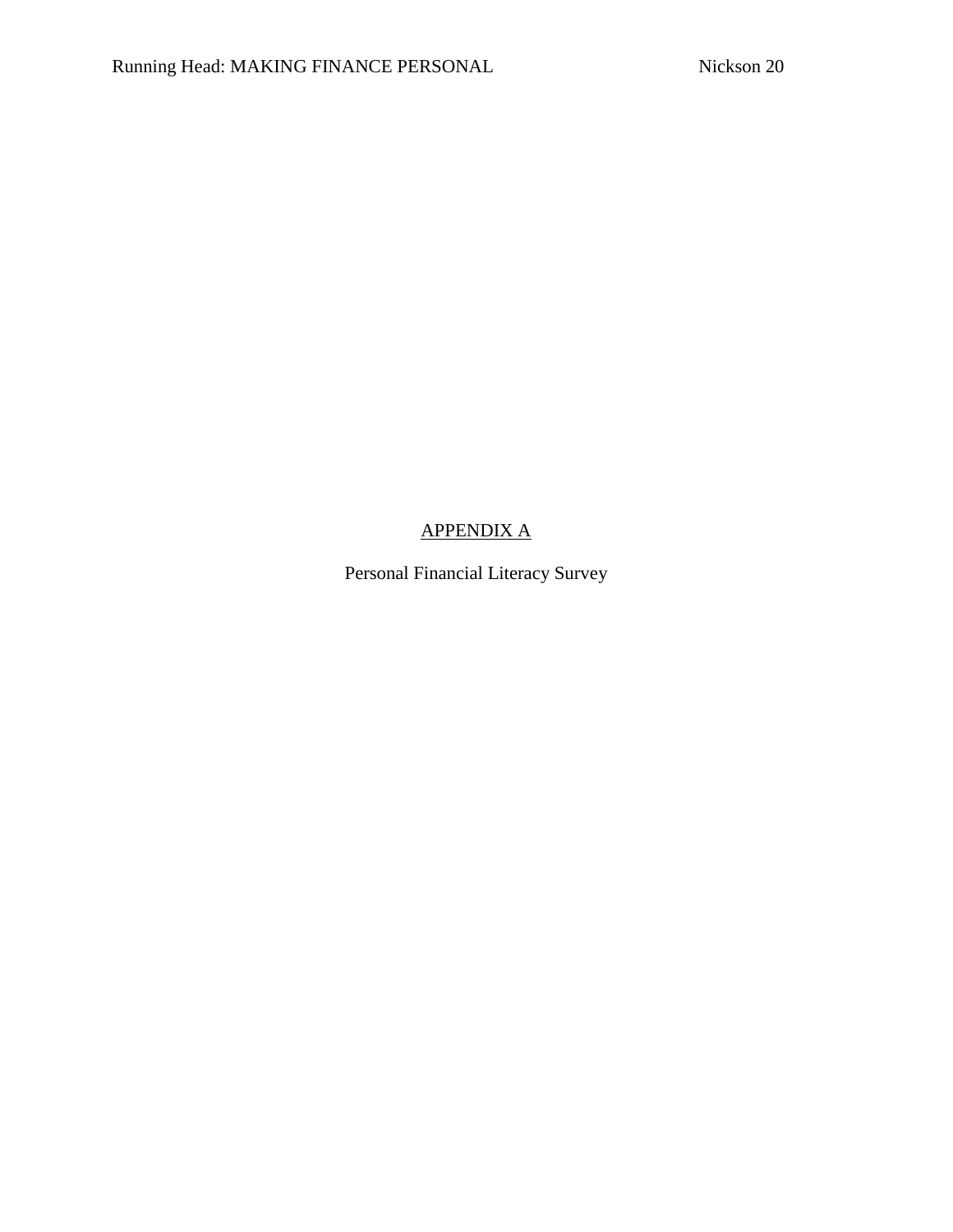- 1. What school at Ramapo are you a part of?
	- 1. Anisfield School of Business
	- 2. Contemporary Arts
	- 3. Salameno School of Humanities and Global Studies
	- 4. Social Science and Human Services
	- 5. Theoretical and Applied Science
- 2. How much do you feel that you recall information from your high school personal finance course?
	- 1. A great deal
	- 2. A lot
	- 3. A moderate amount
	- 4. A little
	- 5. None at all
- 3. Juan is considering job offers from four companies, each of which will pay him \$50,000 a year. If Juan is most interested in his career advancement, at which company would he most likely chose to work?
	- 1. Company A that offers him health benefits
	- 2. Company B that provides him with a company car to drive
	- 3. Company C that gives him flexible work hours and holidays
	- 4. Company D that enrolls him in an executive training program
- 4. Most of the payments to Social Security recipients come from which source?
	- 1. taxes paid by people currently working and their employers
	- 2. taxes paid by recipients and their employers when they were working
	- 3. individual retirement accounts funded by current workers and their employers
	- 4. individual retirement accounts funded by recipients and their employers when they were working
- 5. Alex is thinking of buying a five-year-old car from Owen. Owen advertised the car as like new. Which of the following would give Alex the most reliable source of information on how dependable the car might be?
	- 1. the current owner of the car
	- 2. a friend who is a taxi cab driver
	- 3. an auto mechanic Alex has used in the past
	- 4. a sales person where the car was originally purchased
- 6. A car is priced at \$25,000 at two dealerships. Each car has a warranty. One dealership offers a longer warranty on its cars. What will be the likely effect of the longer warranty?
	- 1. lowers the lifespan of the car
	- 2. makes leasing the car a better option
	- 3. lowers the long-term cost of owning the car
	- 4. increases the licensing and registration fees of owning the car
- 7. Noah has \$15,000 in his savings account at the major bank in his city. Which of the following best explains why Noah feels his money is safe?
	- 1. The bank pays interest on his savings account.
	- 2. Noah's savings account at the bank is FDIC-insured
	- 3. The bank offers investment services in addition to savings accounts.
	- 4. Noah has both a checking account and a savings account at the bank.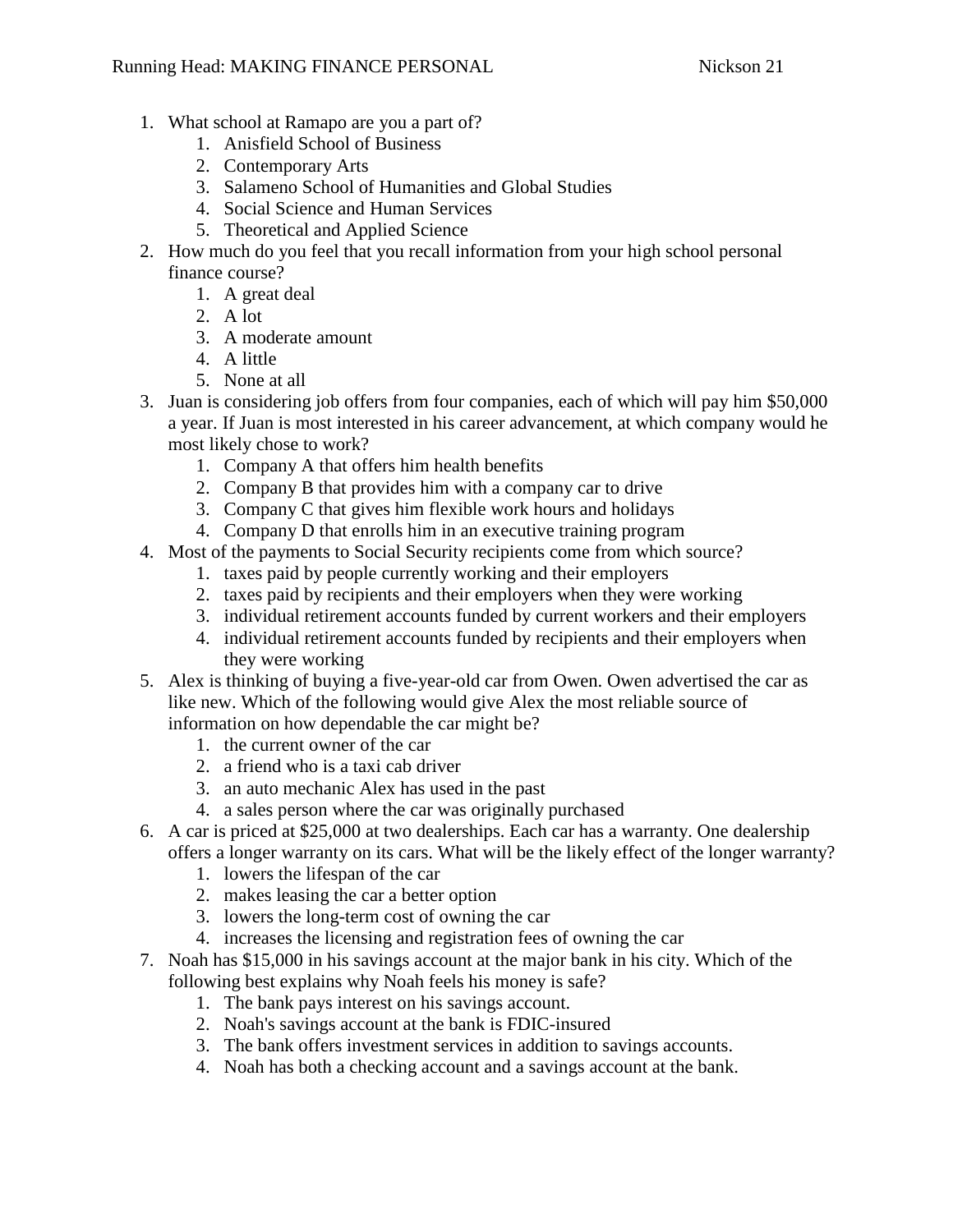- 8. Which of the following is an advantage of a  $401(k)$  retirement plan over a private savings plan that a worker establishes for retirement?
	- 1. Employers may contribute to a 401(k) plan
	- 2. An unlimited amount can be contributed to a  $401(k)$  plan.
	- 3. The money withdrawn from a 401(k) plan at retirement is not taxed.
	- 4. The government guarantees a minimum rate of return on a 401(k) plan.
- 9. Which of the following will most directly affect a credit score?
	- 1. age
	- 2. value of assets
	- 3. annual income
	- 4. payment history
- 10. Consumers have rights regarding their credit reports that include
	- 1. receiving a free copy of their credit report every month.
	- 2. adding relevant personal information to their credit reports.
	- 3. removing any negative information companies put on their credit reports.
	- 4. disputing incorrect information placed on their credit reports by companies.
- 11. Which of the following statements about taxes on financial investments is correct?
	- 1. Investors pay no taxes on capital gains from stock investments.
	- 2. Investors pay no taxes on interest earned from bond investments.
	- 3. Tax rates on financial investments will vary by the type of investment.
	- 4. Tax rates are higher for high-risk investments than they are for low-risk investments.
- 12. One way the government helps promote well-functioning financial markets is to ensure investors have
	- 1. a mix of stocks and bonds in their portfolios.
	- 2. a guaranteed rate of return on their investments.
	- 3. accurate information about a company's profits.
	- 4. recommendations for the most highly-rated stocks and bonds
- 13. Paul paid for auto insurance every year but never had an accident or filed a claim. Did he get anything of value for the money he paid?
	- A. No, because the insurance company never had to pay a claim.
	- B. No, because he protected himself and his car by being a careful driver.
	- C. Yes, because the insurance company was paid to assume his accident risk.
	- D. Yes, because the insurance company paid his interest on the premiums he paid.
- 14. Lucas got a loan from ABC Credit Union to buy a car. Which of these is true about Lucas's decision to buy auto insurance?
	- 1. Both the state and the lender can require him to buy auto insurance.
	- 2. Whether he has to buy auto insurance depends on the price he paid for the vehicle.
	- 3. If he doesn't have an accident in the first six months, he doesn't have to buy insurance.
	- 4. If he gets a loan from the car dealer instead of a credit union, the dealer will insure the car.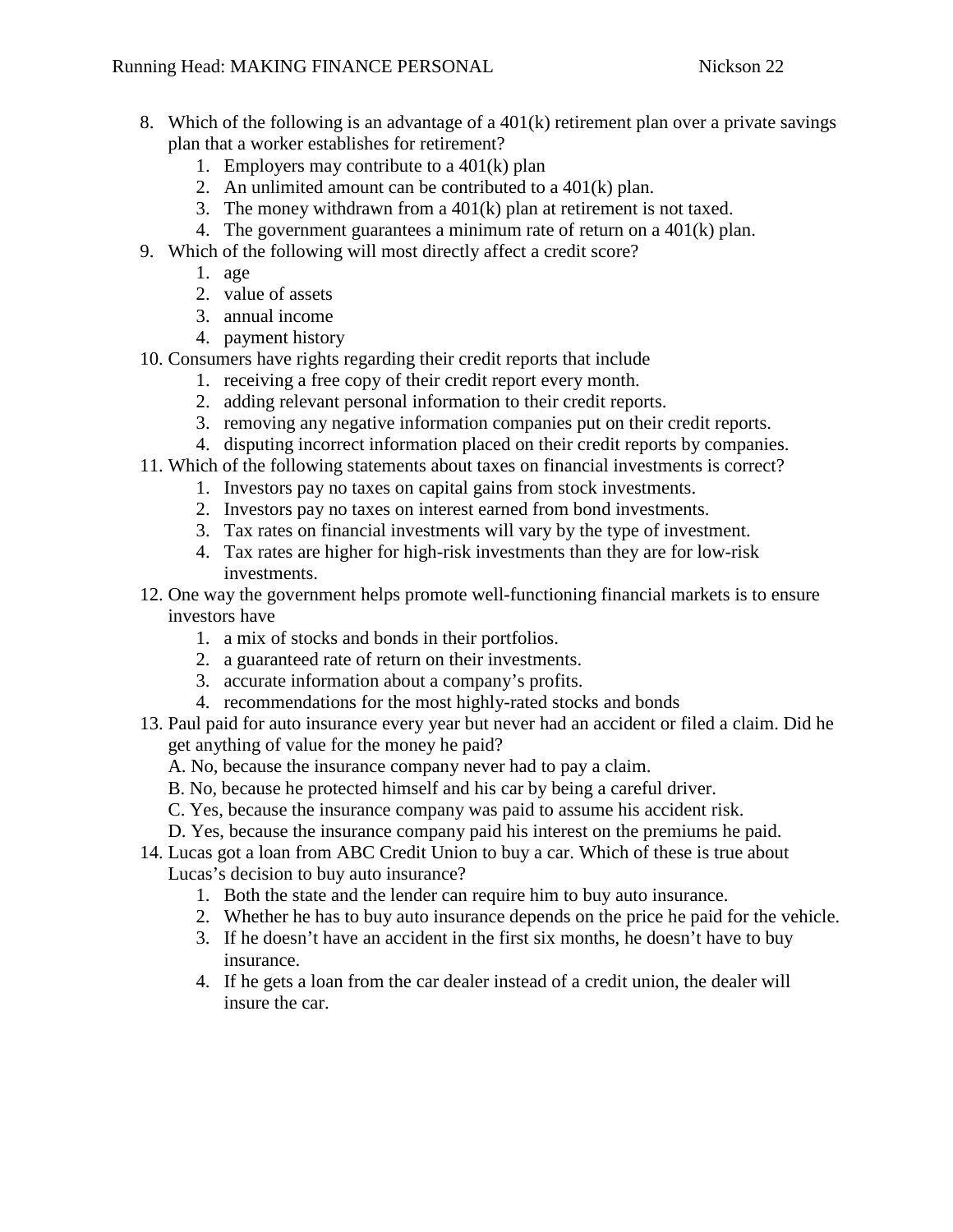# APPENDIX B

Personal Financial Literacy Survey Results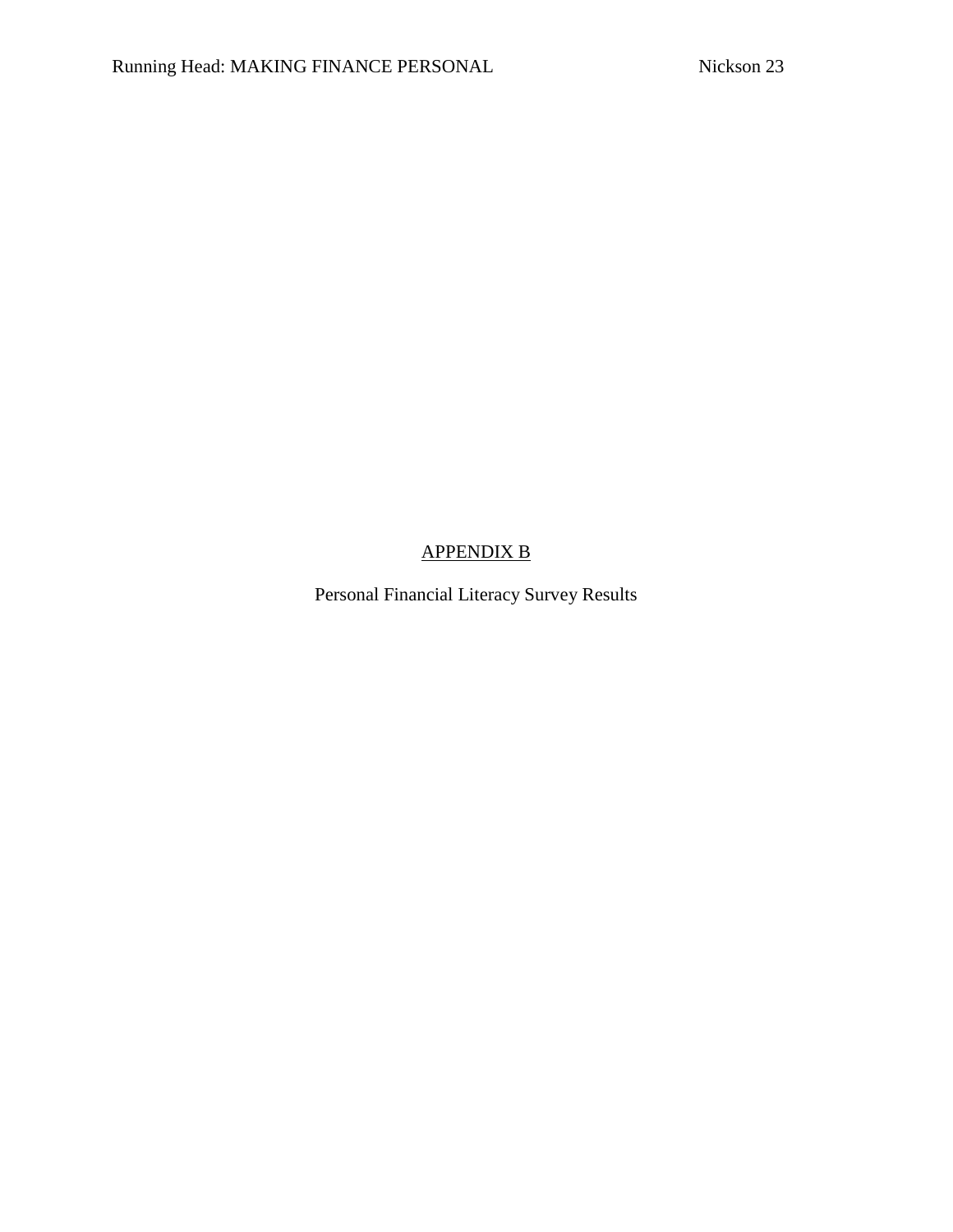

Q1 – What school at Ramapo are you a part of?





Q3 - Juan is considering job offers from four companies, each of which will pay him \$50,000 a year. If Juan is most interested in his career advancement, at which company would he most likely chose to work?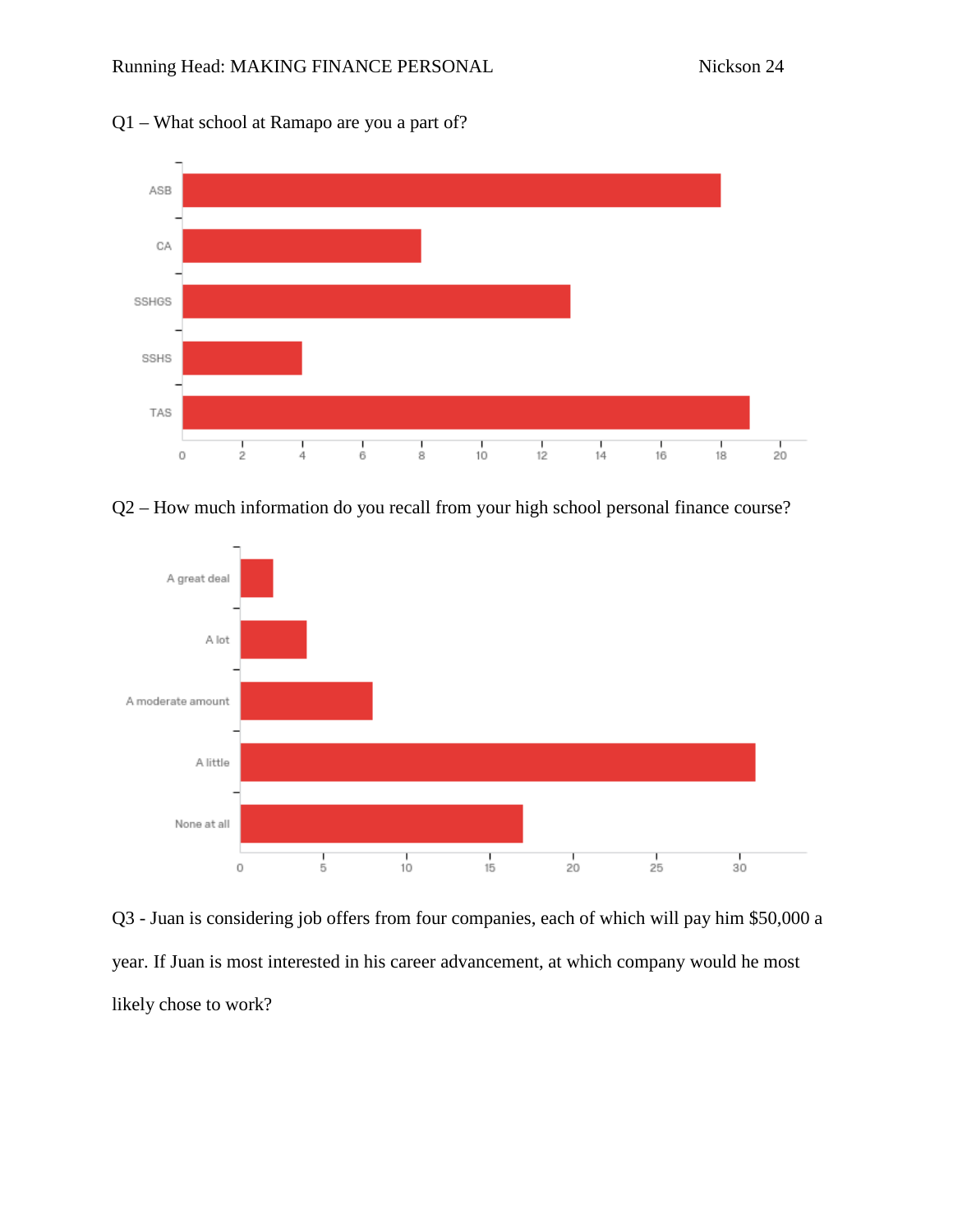

Q4 - Most of the payments to Social Security recipients come from which source?



Q5 - Alex is thinking of buying a five-year-old car from Owen. Owen advertised the car as like new. Which of the following would give Alex the most reliable source of information on how dependable the car might be?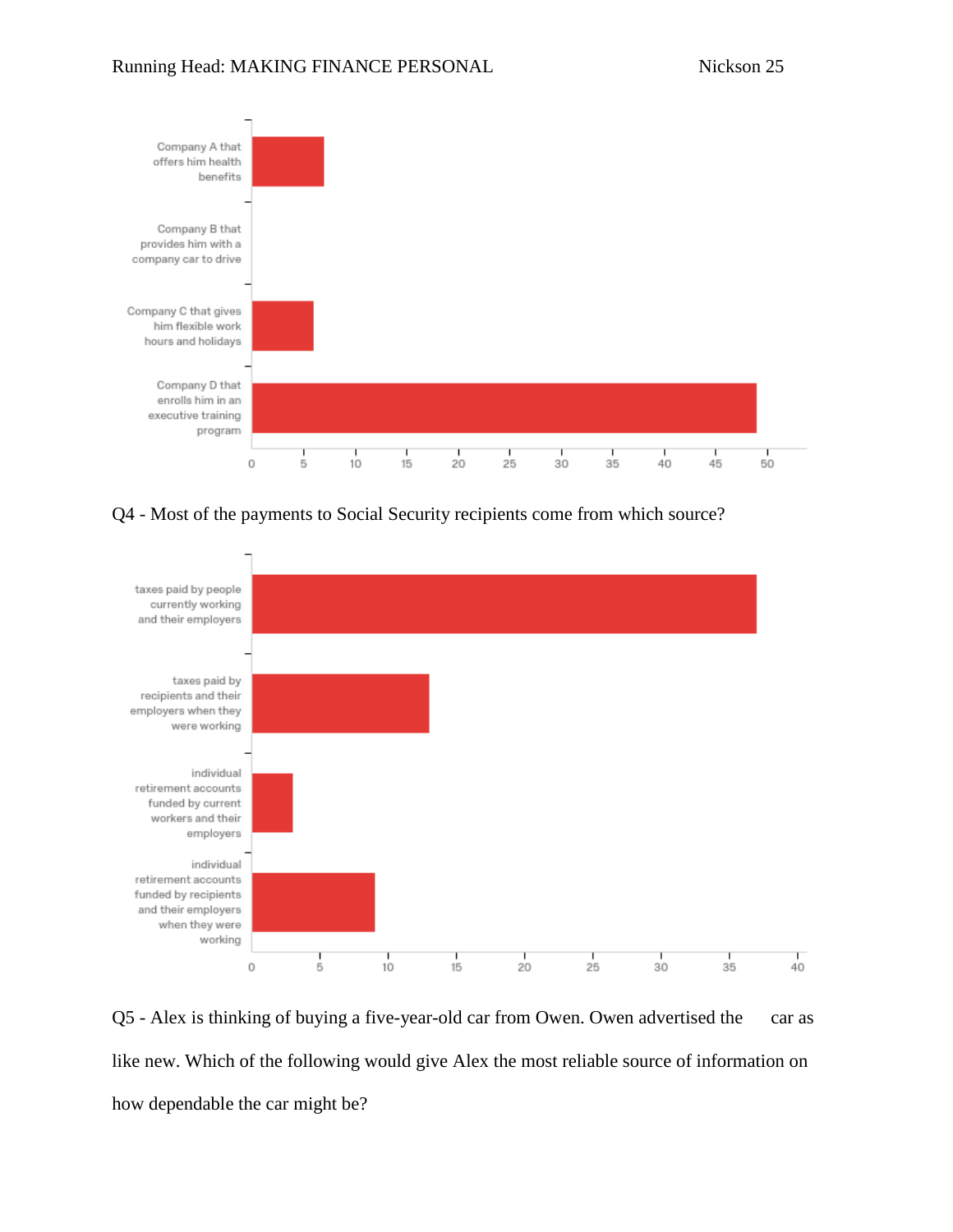

Q6 - A car is priced at \$25,000 at two dealerships. Each car has a warranty. One dealership





Q7 - Noah has \$15,000 in his savings account at the major bank in his city. Which of the following best explains why Noah feels his money is safe?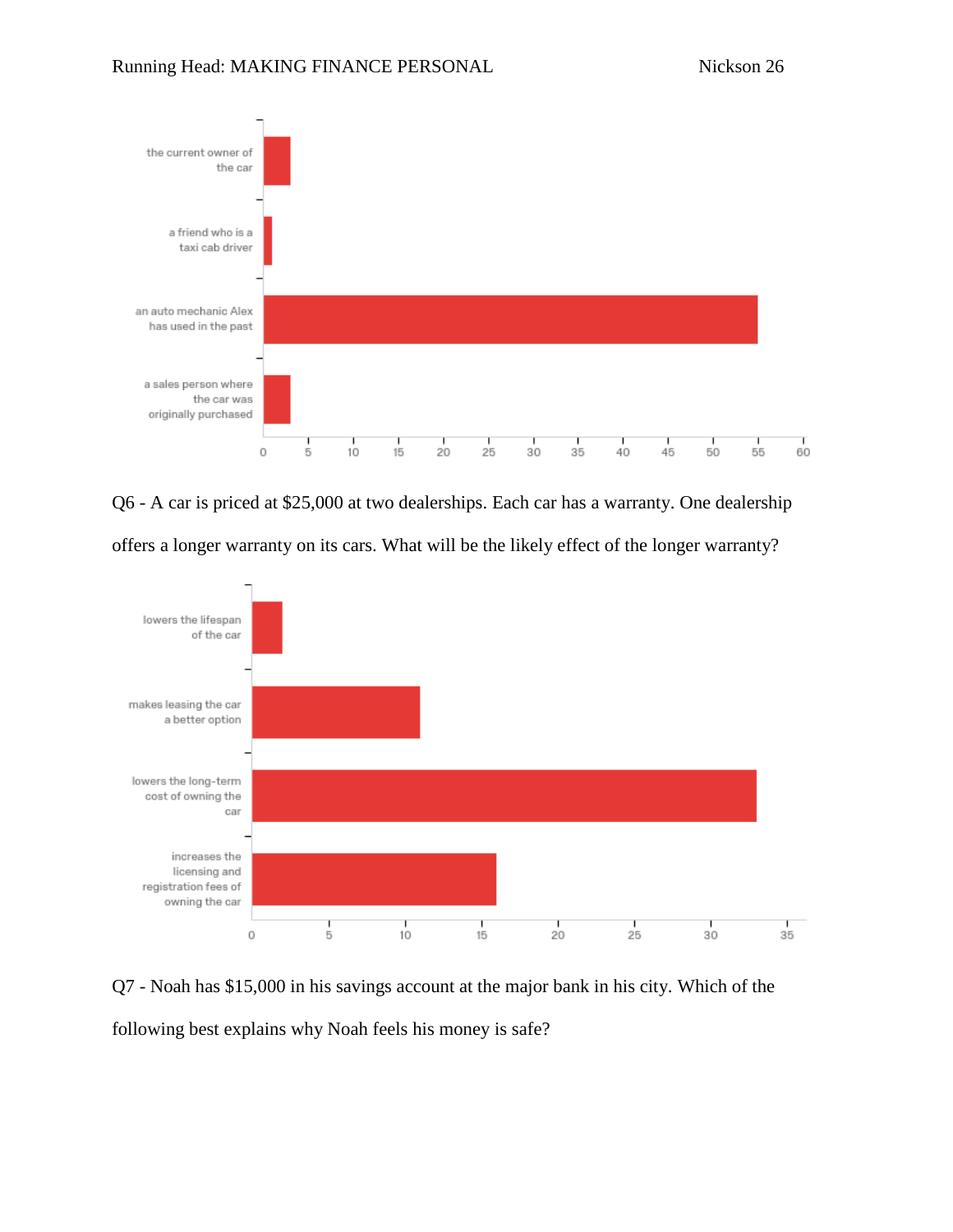

Q8 - Which of the following is an advantage of a 401(k) retirement plan over a private savings

plan that a worker establishes for retirement?



Q9 - Which of the following will most directly affect a credit score?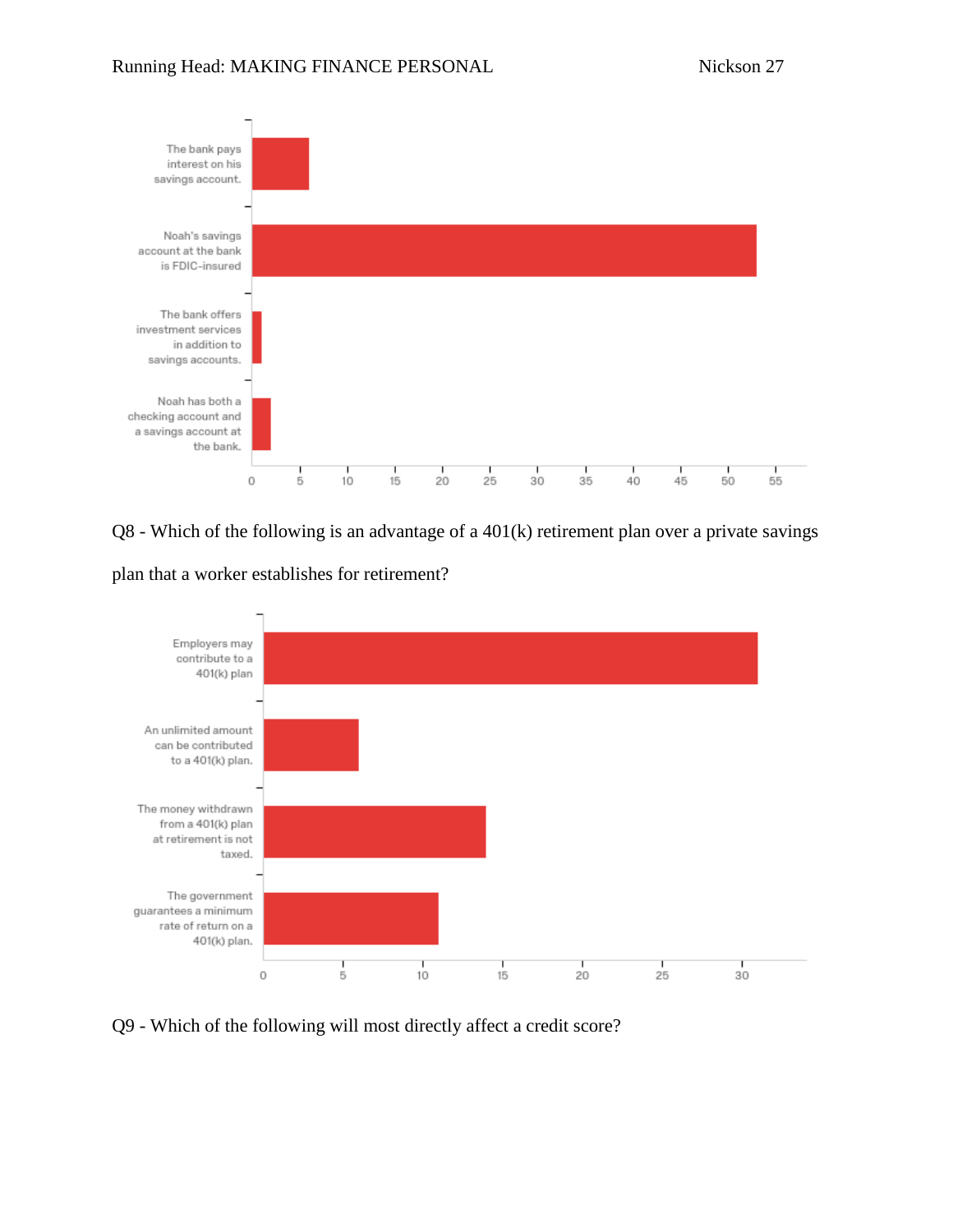

Q10 - Consumers have rights regarding their credit reports that include



Q11 - Which of the following statements about taxes on financial investments is correct?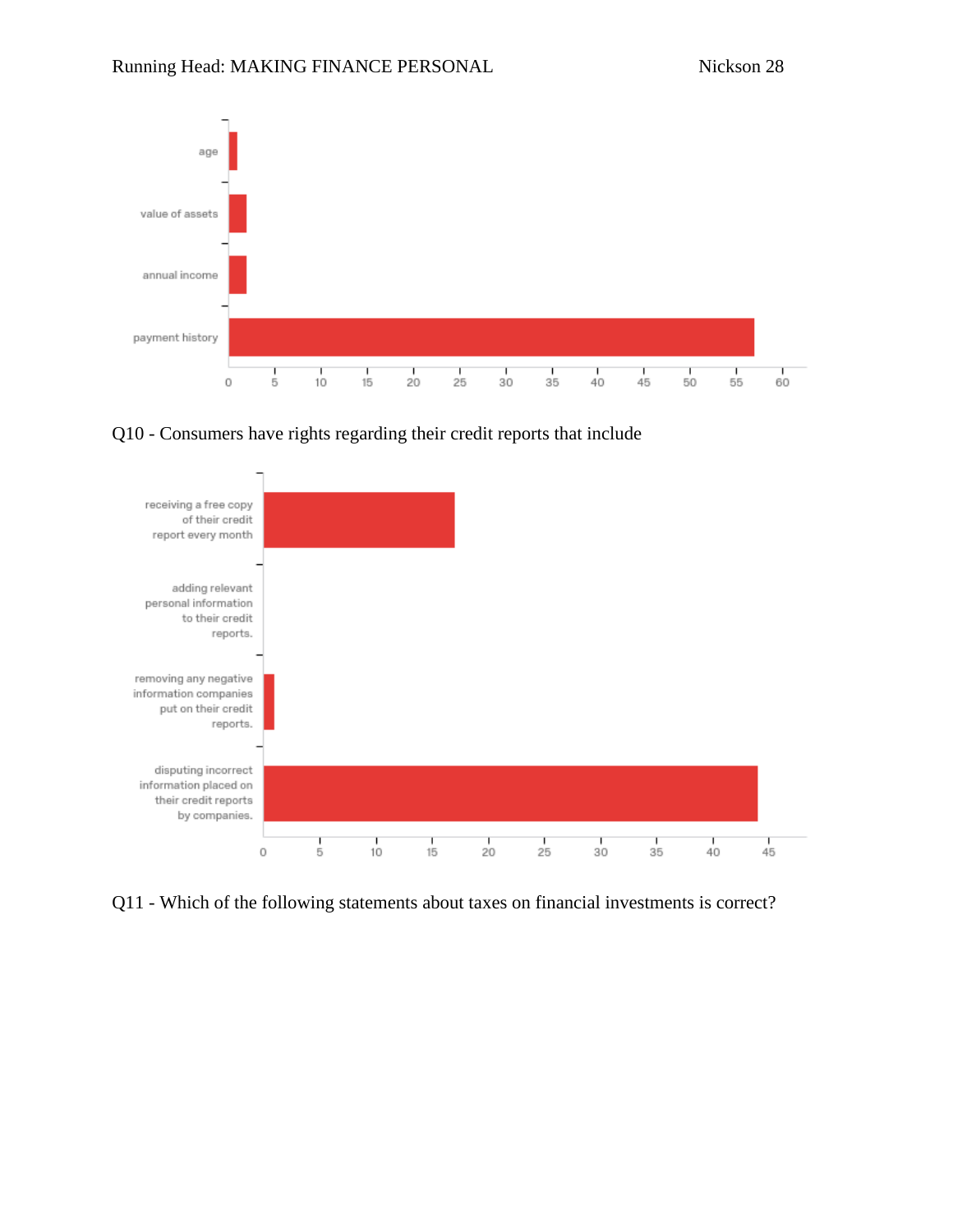

## Q12 - One way the government helps promote well-functioning financial markets is to ensure



investors have

Q13 - Paul paid for auto insurance every year but never had an accident or filed a claim. Did he get anything of value for the money he paid?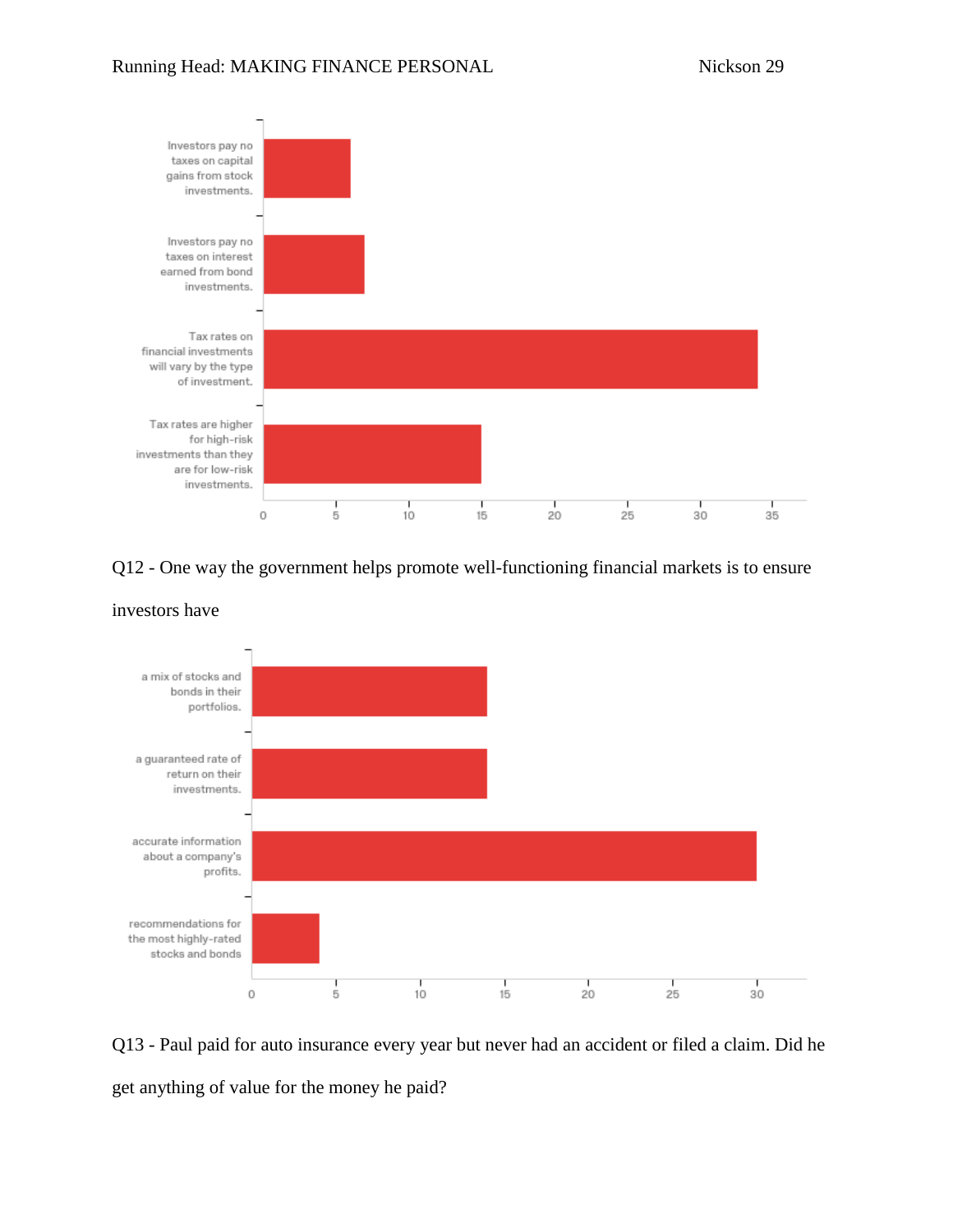## Running Head: MAKING FINANCE PERSONAL Nickson 30

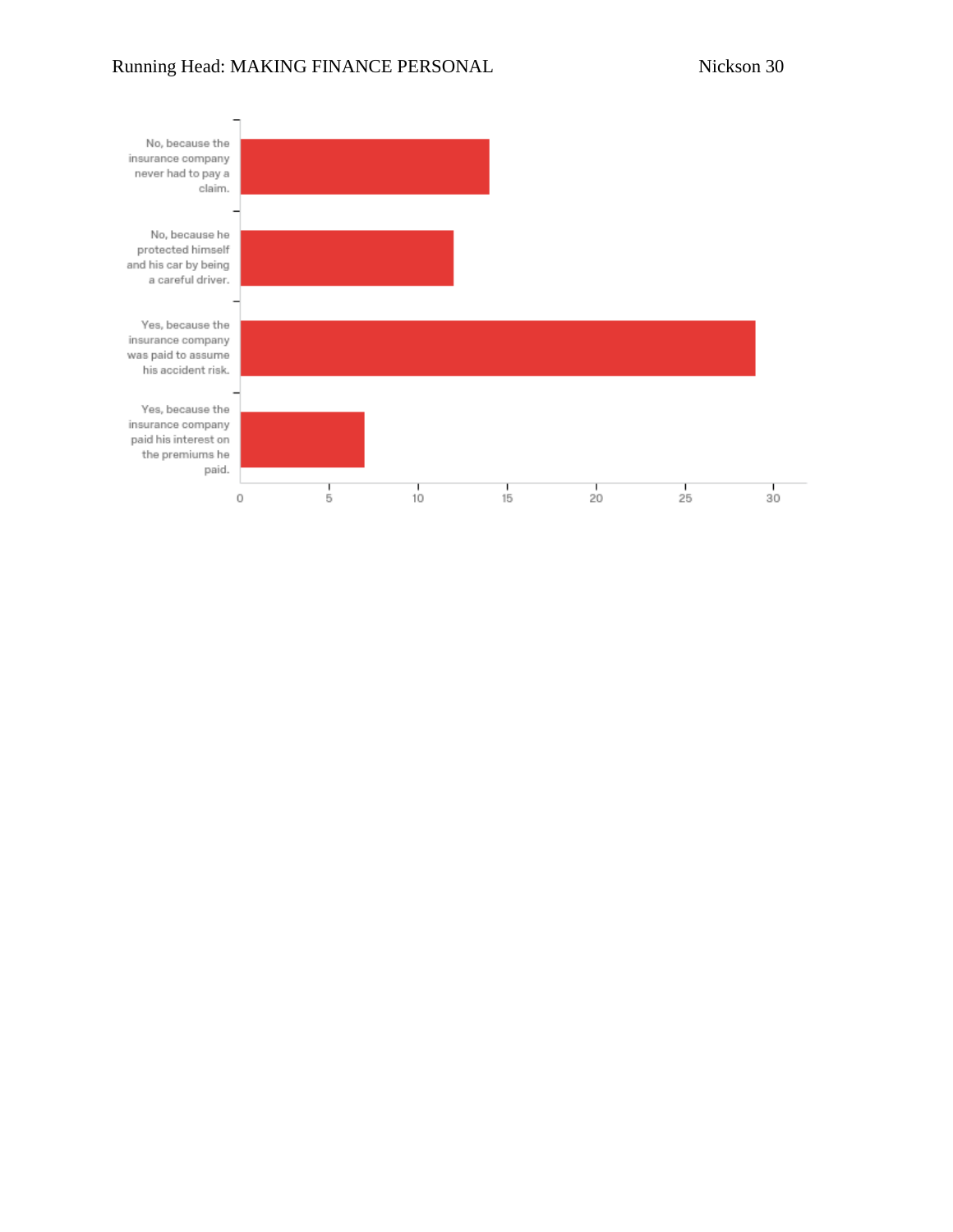# APPENDIX C

Map of Personal Financial Education Across the U.S